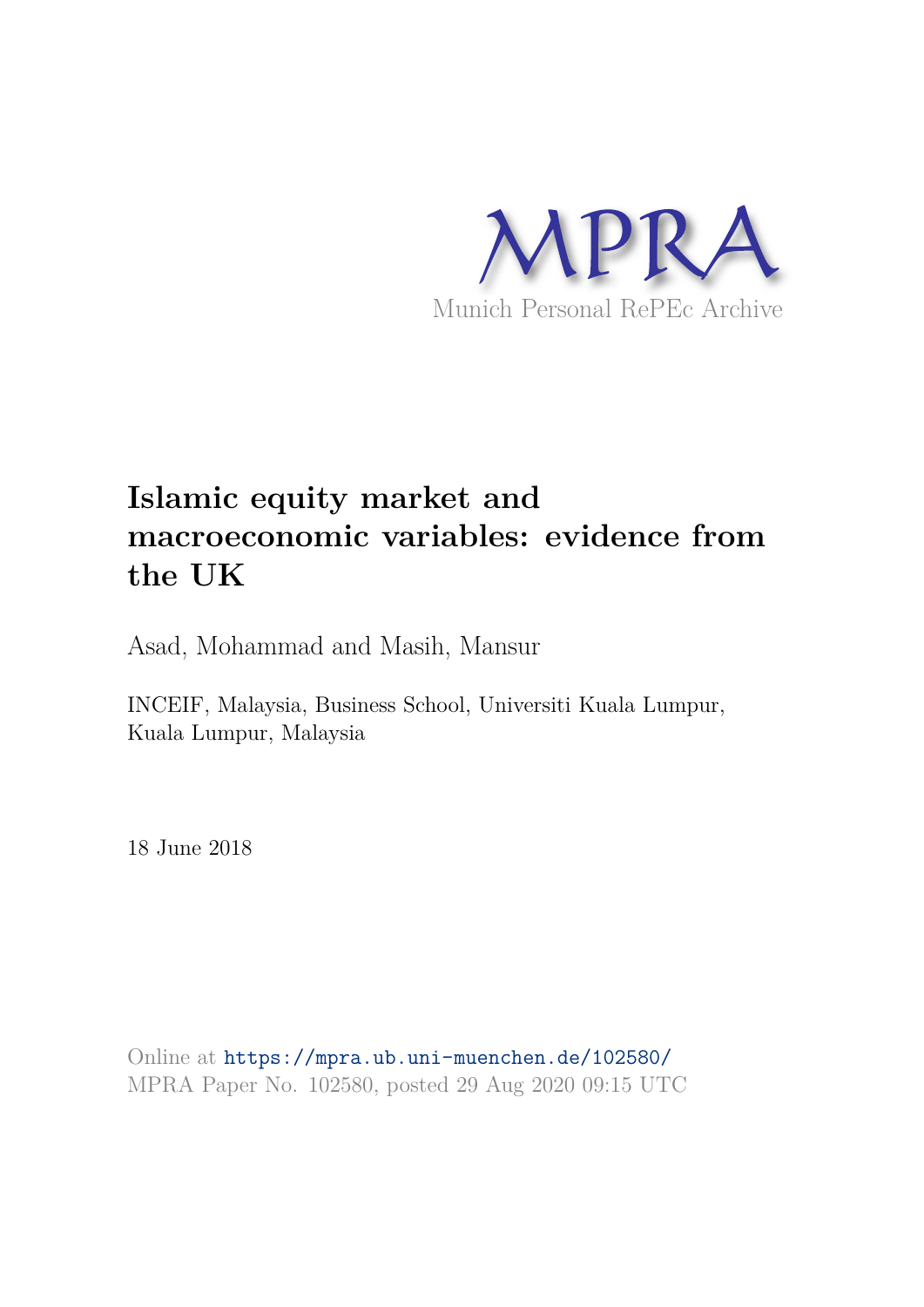# Islamic equity market and macroeconomic variables: evidence from the UK

Mohammad Asad<sup>1</sup> and Mansur Masih<sup>2</sup>

#### Abstract

The recent turbulent environment in the UK has given rise to Islamic finance as an alternative diversification investment class. Linked to this fact we tend to investigate the relationship of UK Islamic stock market with the given set of macroeconomic variables. Quarterly data are obtained for GDP, Dow Jones Islamic UK (DJIUK), Exchange rate, Interest rate and CPI. Due to the lack of empirically proven Islamic market theories, time series techniques have been applied to gauge the long run relation and causality between the variables. Using Johansen and ARDL tests we confirm the cointegration between the variables. Interest rate is the weakest variable due to the equity capital structure of Islamic stock and sector weightage of Dow Jones Islamic UK. GDP is found to be the leader, as equity markets respond to GDP movement more than conventional bond market and given the fact that Islamic stocks are based on equity relationship, policymakers should always strive to maintain a stable GDP. This research hopes to contribute to the existing framework of Islamic financial stock market used by asset managers and policy makers.

Keywords: Islamic equity, macroeconomic variables, UK

\_\_\_\_\_\_\_\_\_\_\_\_\_\_\_\_\_\_\_\_\_\_\_\_\_\_\_\_\_\_

Email: mansurmasih@unikl.edu.my

<sup>&</sup>lt;sup>1</sup> INCEIF, Lorong Universiti A, 59100 Kuala Lumpur, Malaysia.

<sup>2</sup> **Corresponding author**, Senior Professor, UniKL Business School, 50300, Kuala Lumpur, Malaysia.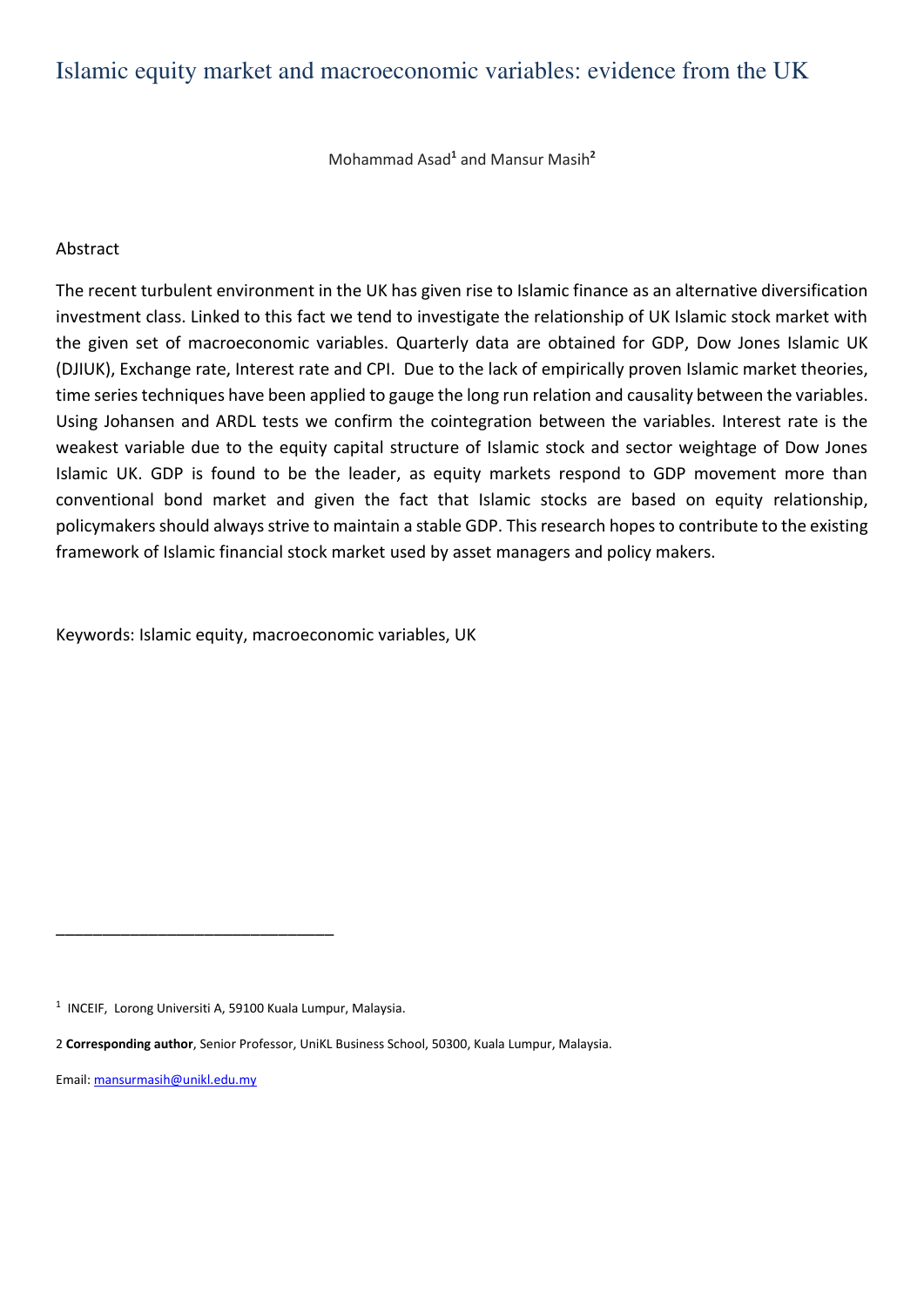## **1- Introduction: Motivation of the research**

With the advent of recent financial shocks, stock market characteristics have changed their movement and are now more towards unpredictable pattern. These unpredictable movements have induced a shift from a normal macroeconomic relation pattern. Significant amount of literature have been written to explain the relation and causal effect of stock market to various macroeconomic variable. Generally stock prices are believed to be affected by some fundamental macroeconomic variables such as interest rate, exchange rate, inflation rate, money supply and GDP as well.

 According to the arbitrage pricing theory formulated by Roll and Ross (1980) and Fama (1981), the relation between stock market and macroeconomic variables does exist. Stock markets movements play a dominant role in portfolio construction and equity investment decision. And as we are aware quiet recently investors have started pulling out money from the equity market and diverting it towards the treasury or the bond market. This is due to the presence of persistent volatility in the stock market combined with inability of portfolio managers to predict the stock market trend and optimize the sharp ratio. This can be partly blamed to the stock market and partially to the financial institutions not applying latest tools to gauge the direction of the market.

Post financial crisis have also bought Islamic financial market to serve as an alternative to the current conventional market. Macroeconomic variables also affect the Islamic stock market as they do to the conventional. But it is interesting to look at the causality of macroeconomic variables in relation to the Islamic stock market. Islamic stock market may show a different pattern due to the fact that they are less leveraged and are involved in investments only related to real economic activity. Keeping this in mind the effect of interest rate could play a different role when it comes to Islamic stock market due to the difference in nature of capital structure. Effect of GDP might also differ when compared to conventional as the nature of dominant industries in Islamic stocks markets differ.

#### **2- Main objectives of the study:**

Having explained above the possibility of different characteristics in the causality of Islamic stock market and macroeconomic variables, in this paper we attempt to shed some light on the same. Islamic stocks pass through rigorous criteria prior to their listing in the stock market. The screening criteria significantly changes the way in which the market responds to the movement of macroeconomic variables as compared to conventional due to the difference in sector weightage.

 We will use empirical evidence and existing theories to determine the most relevant macroeconomic variables for the Islamic stock market. Similar to the other stock markets the Islamic markets are also susceptible to the volatility in the financial system, but due to the nature of operation market might behave in a different pattern.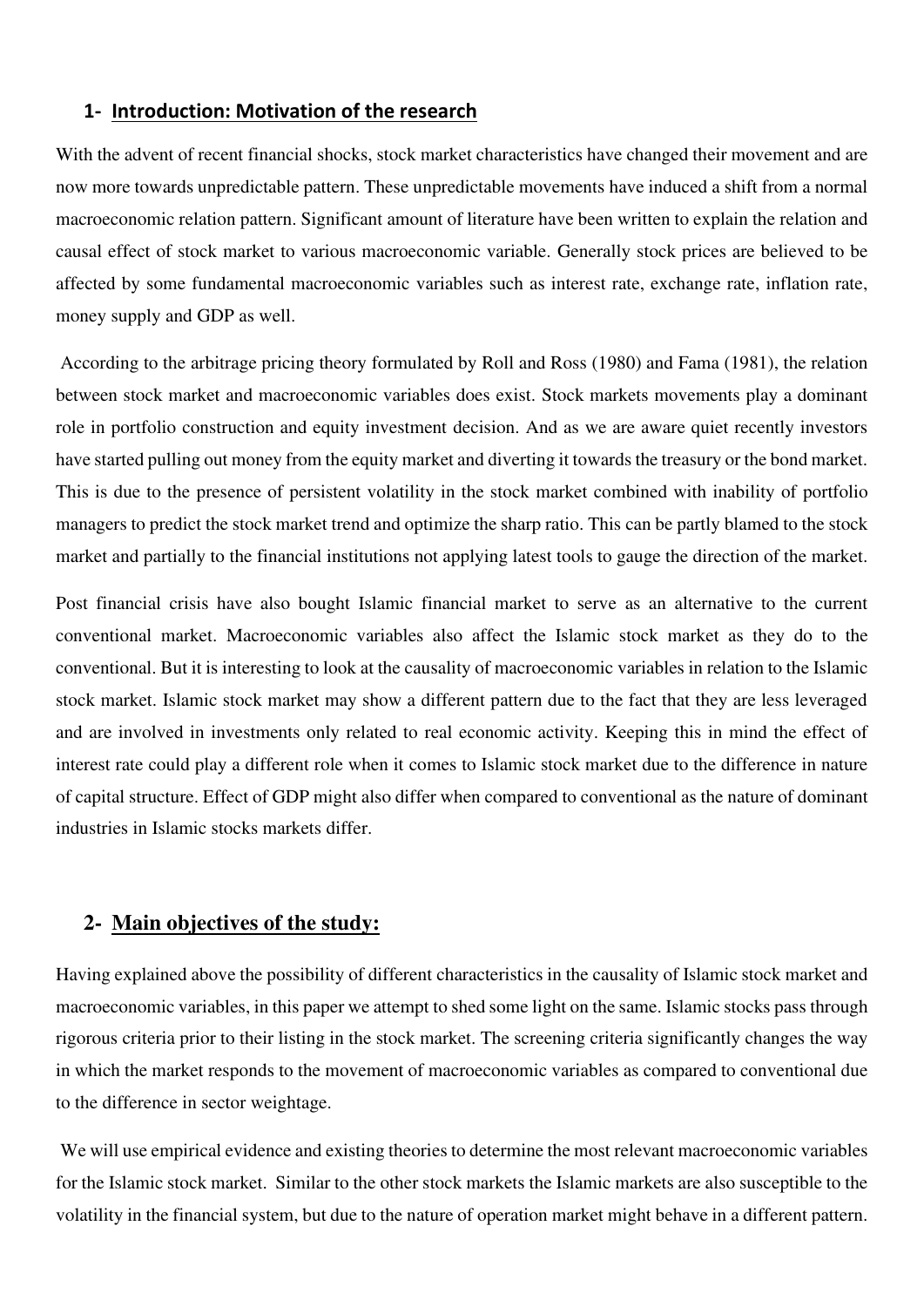Since the Islamic finance industry is in organic face, not much of researches have studied the relationship between the macroeconomics variables and the Islamic stock markets.

With the development of time series over regression, it is now possible for us to test the long term relationship and theoretical significance of our variables followed by direction of causality. Time Series is very relevant to Islamic finance market as not much of empirical backed theory exits to support the theories in Islamic finance. If regression was to be used, it would have posed serious limitation in terms to assumption used to determine dependent and independent variables. Due to lack of extensive financial models for Islamic financial frame, time series would perfectly fit in the research as we would be testing the significance of the variable selected based on intuition and strong judgement.

Researches done in this area have been more focused towards Asia pacific region rather than the European region. With the best of our knowledge there haven't been any research relating to the effect to UK macroeconomic variables and UK Islamic stock market. For our research we intend to test the effect of macroeconomic variables on Dow Jones Islamic UK. With continuous downgrading of sovereign debt in the Europe market and un-employment rise we expect our results to be slightly different from the established theories. Core objectives are briefed as follows:

- Study the relationship between macroeconomic variables and Islamic stock markets.
- Determine the direction of causality.
- Policy implication of derived results.
- Perform system wide shock and observe horizons to equilibrium
- -

# 3- **Literature Review:**

Over the past few years abundant researches have depicted positive as well as negative relation of the stock market with the macroeconomic variables. Chen Roll and Ross (1986) selected set of macroeconomic variables based their intuition to determine US stock market return. They concluded by showing strong relationship between predicted stock market returns and macroeconomic variables. Fama (1991) empirical research suggested that share price and expected inflation are negatively related. On the other hand Lee (1992) suggests that share returns signals changes in expected inflation due to the relationship between real economic activity and money supply. Long and short term interest rates are negatively related to the stock market (French et al- 1987), this could be due to the fact that short term interest rates are sensitive to changes in economic policies of a country.

However few researches focused on United Kingdom showed that not all macroeconomic variables affect the UK stock market. Similar to Chen Roll & Ross (1986), Poon and Taylor (1991) found that macroeconomic variable do not impact the stock market in UK, they used ARIMA model to test their data. Other findings by Diacogiannis (1986), Cheng (1995) also suggested that APT model by Chen Roll and Ross cannot be used to predict the UK stock market. Most of the researches conducted on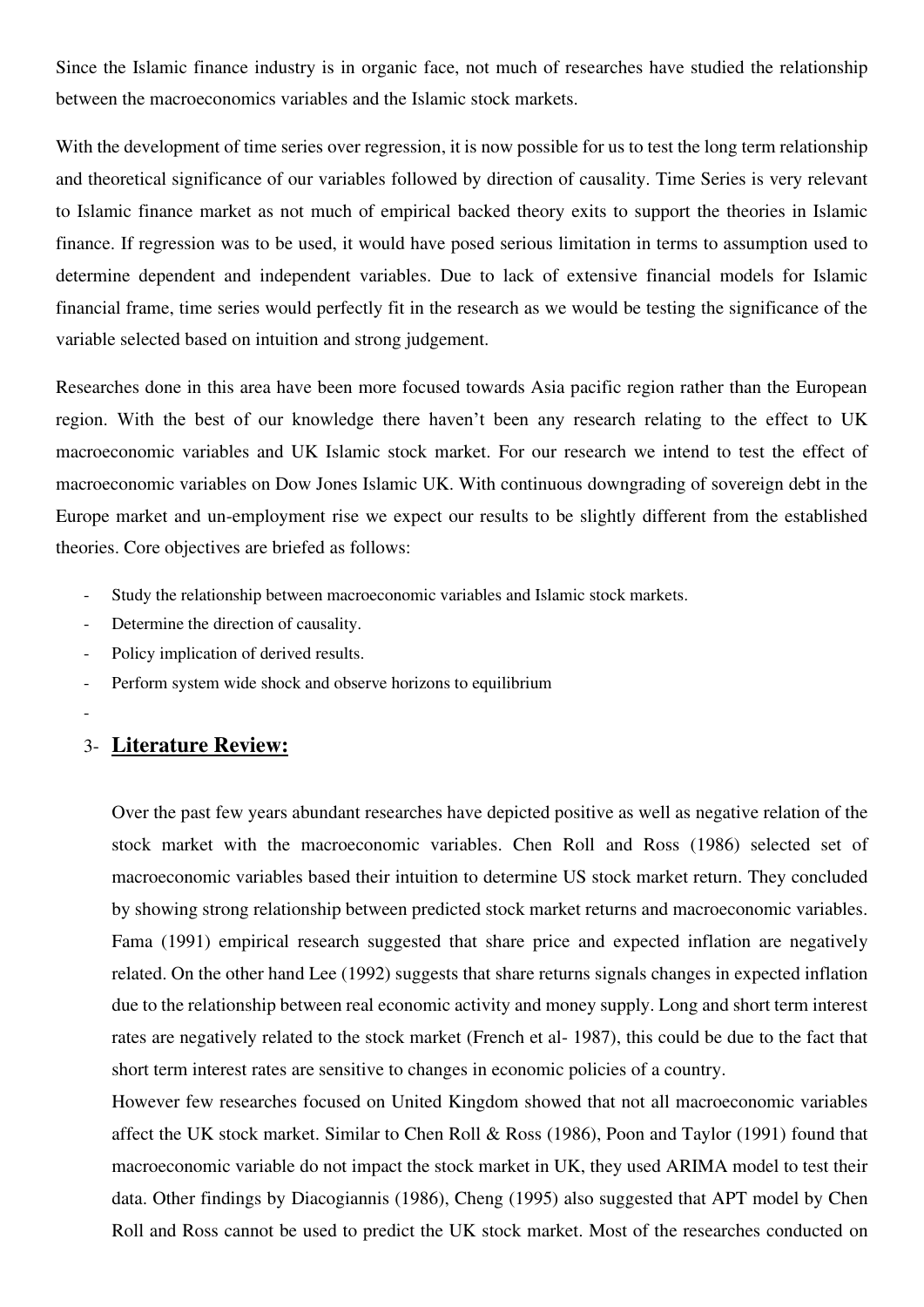UK market depict that macroeconomic variables based on APT model by Chen Roll & Ross does not show significant effect on the UK financial market. On the other hand researches by Priestley (1996), Clare & Thomas (1994) suggested that APT factors are significant when determining the relationship.

Islamic stock market unlike the conventional are not blessed with extensive empirical researches supporting their functioning and predictions. In 2005 Hakim and Rashidian researched on risk return profile of Dow Jones Islamic compared to its conventional counterpart. Their findings suggested that there exist different risk return characteristic of Islamic stocks when compared to conventional. A study by M.Shabri Abd. Majid and Rosylin Mohd.Yusof found that real effect exchange rate, money supply M3, Treasury bill, and Federal Reserve rate have significant effect on Islamic stock prices. `

One of the core limitations of the studies done in the past was the methodologies used to estimate the model. In our research we attempt to provide improved results by showing theoretical relations and causality between the variables using time series.

# **4- Theoretical Framework:**

Corpus of our research is to study the macroeconomic variables relationship with respect to Dow Jones Islamic market in the United Kingdom. It has been established through various studies that bond between macroeconomic variable and stock market could be negative or positive. With respect to the UK stock market as discussed in literature review, few researches suggest that macroeconomic variables do not strongly derive the UK stock market as opposed to other which suggests that macroeconomic variables pose a relationship with the UK stock market. We extract the relevant macroeconomic variables based on the established theories/ empirical researches and insert them to our Islamic stock market research to study the effect.

#### **Following variables have been selected for the research:**

Quarterly data have been obtained from data stream for the following variables:

- 1- **GDP:** In 1981 FAMA found that GDP is one for main factor in determining the fluctuation the corporate cash flow and thus stock market returns. Causal relation of GDP and stock market prices depicts that they move together.
- 2- **Exchange rate:** UK economy in the past years had a shift in their production pattern. According to surveys UK is the  $7<sup>th</sup>$  largest importer in the world. This is due to recent merges and acquisitions of UK industries with India and China. 73% of their GDP is dependent on the service sector. Other than medicine, food and pharmaceutical they reply mostly on imports.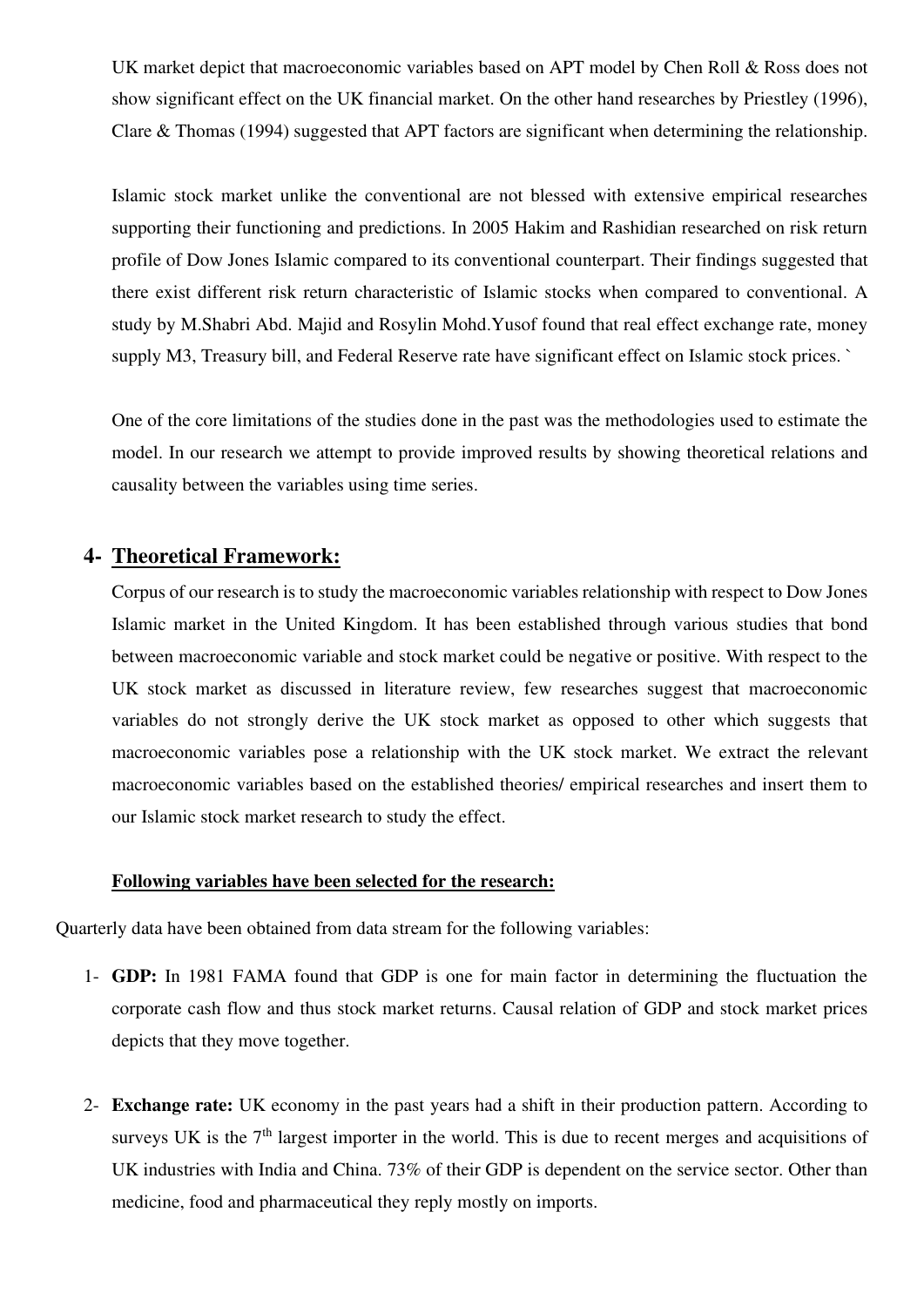When the UK domestic currency depreciates against the foreign currency, import prices will increase and export prices will decrease. This will cause imports price to rise and effect the stock market as well. And since real economic production sector dominates the Islamic stock market in terms of weightage, rising export prices would hurt the market.

- 3- **Interest rate** might not necessarily have direct impact on the Islamic stock market. The shocks coming in will be from the country economics such as inflation etc. The reason being that Islamic stocks are not allowed to take on leverage to adjust their capital structure for tax benefits. When there is no interest component then there is no liability towards the bondholders. If the demand for companies good is stable and it continues to cut back its expenses that's mostly due to debt expenses. We will discuss on the importance of this very variable in the further sections.
- 4- **CPI (as a proxy for inflation rate):** Inflation directly affects stock market due to rising or falling prices of good within the economy. Monetary policies applied by the government effects consumer followed by stock prices. High inflation combined with higher interest rate creates stiff market conditions.
- **5- Dow Jones Islamic Stock Market UK:** First Dow Jones Islamic Market Index was launched in Bahrain back in 1999. All the stocks included in the index pass through rigorous Sharia Screening. Qualitative as well quantitative measures are taken into consideration before a stock passes into the index.

#### **Qualitative Screens:**

- i. Alcohol
- ii. Pork-Related products
- iii. Conventional financial services
- iv. Entertainment
- v. Tobacco
- vi. Weapons and defence

#### **Financial Ratio Screens:**

- i. Total debt/ 24-months average market cap
- ii. Sum of companies' cash and interest-bearing securities/24-monts average market cap.
- iii. Accts Receivables/24-months average market cap

As of September 2010 the Dow jones conventional market held 21.35% share in financial market as compared to 0.33% of financial in Dow jones Islamic. Dow jones Islamic was mainly dominated by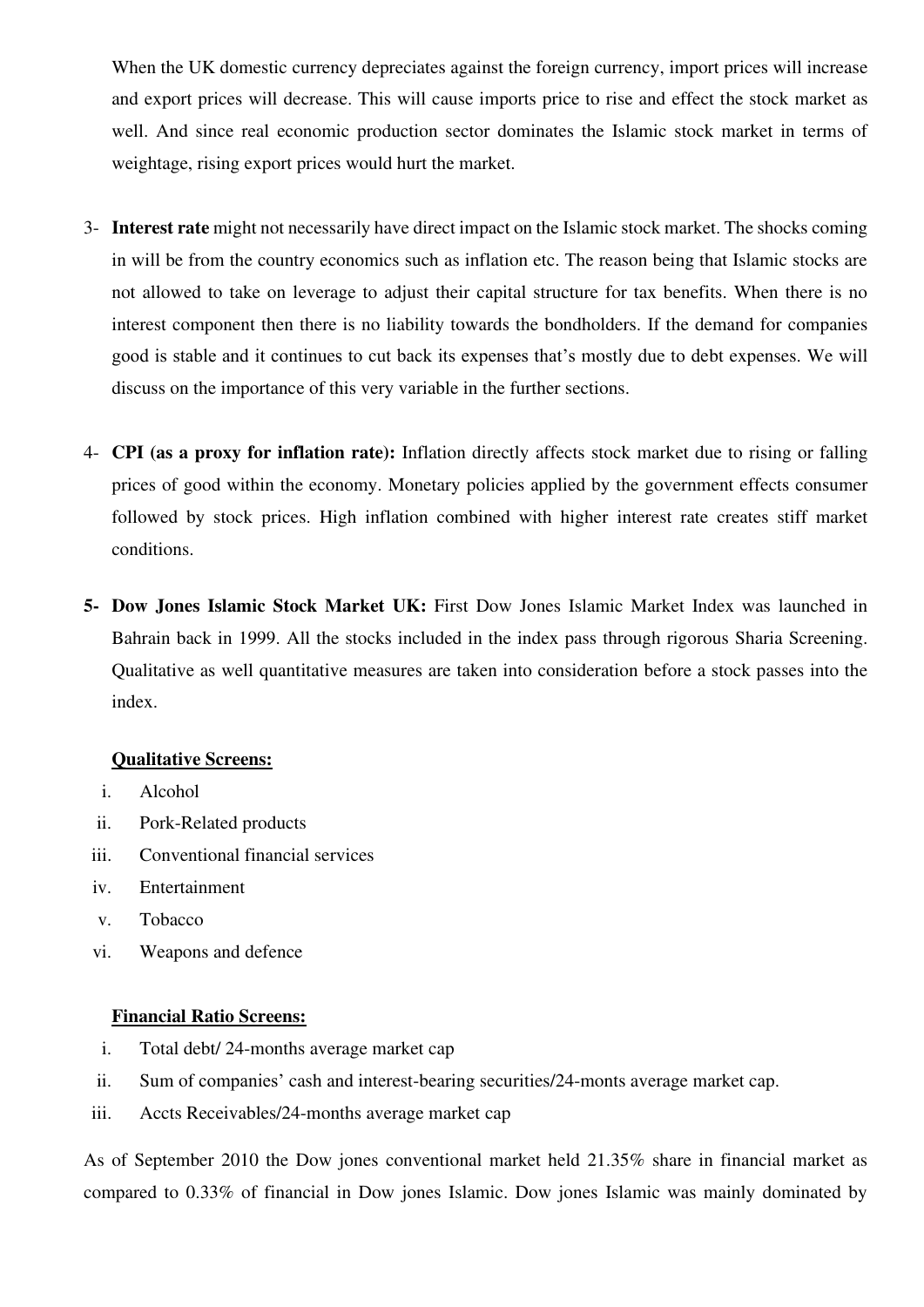Technology, Oil& Gas and the industrial sector. This vast spread of difference in market weightage can lead to a different chronological effect of macroeconomic variables on the Islamic stock market.

# **5- Methodology Used:**

Empirical researches focusing on study of relationship between macroeconomic variables and stock market usually adopt Regression or Time series technique. Regression for many years till now assumed that variables mean, variance are constant and they are non-stationary. Whereas in the real world these assumption do not hold true, macroeconomic variables are proven to be non-stationary (Hill et. al., 2001), (Taha & Loganathan 2008). In order to correct this issue we apply modern time series technique which overcomes these issues and also solves to autocorrelation and heteroscedasticity as well.

Second major drawback of Regression is the assumption of dependent and independent variable which is based on pure theory and intuition. However there exist several theories supporting and rejecting a particular argument. It would not be feasible to assume a variable as dependent and independent. We must let the data decide which variables depends and leads. Especially in Islamic finance where theories aren't tested as exhaustively as in conventional we must let the data decide on the relationship.

Furthermore, Long run structural modelling (LRSM) in time series allows us to theoretically estimate the long-run relations by imposing exact and over identification. With time series there exist a possibility to determine the direction of causality between the variables, which will help us to draw conclusion relating to policy implications.

In effect of limitation laid down by regression; time series was a contribution by R. Engle and C. Granger (1987), which is now widely applied.

To start off first we conduct unit root test to determine non stationary of the variable, if the variables are found to be in differenced form the long term trend element is removed which is contradictory to time series as we are testing long run relationship. Regression had this huge limitation when working with non-stationary variables as they were spurious, in order overcome this issue they were differenced which in turn removed the long term information. Later we go about testing cointegration to determine the relation between stock market and macroeconomic variables. A limitation of estimated cointegration vector is that, they are not concerned with theory. LRSM takes care of this limitation by imposing exact and over identification restrictions which are based on theories and of economics and finance under review.

# **6- Data & Empirical Results:**

Data used for our research is expressed in quarterly format. Due to GDP data being published only quarterly all our variables are extracted in quarterly format from DataStream.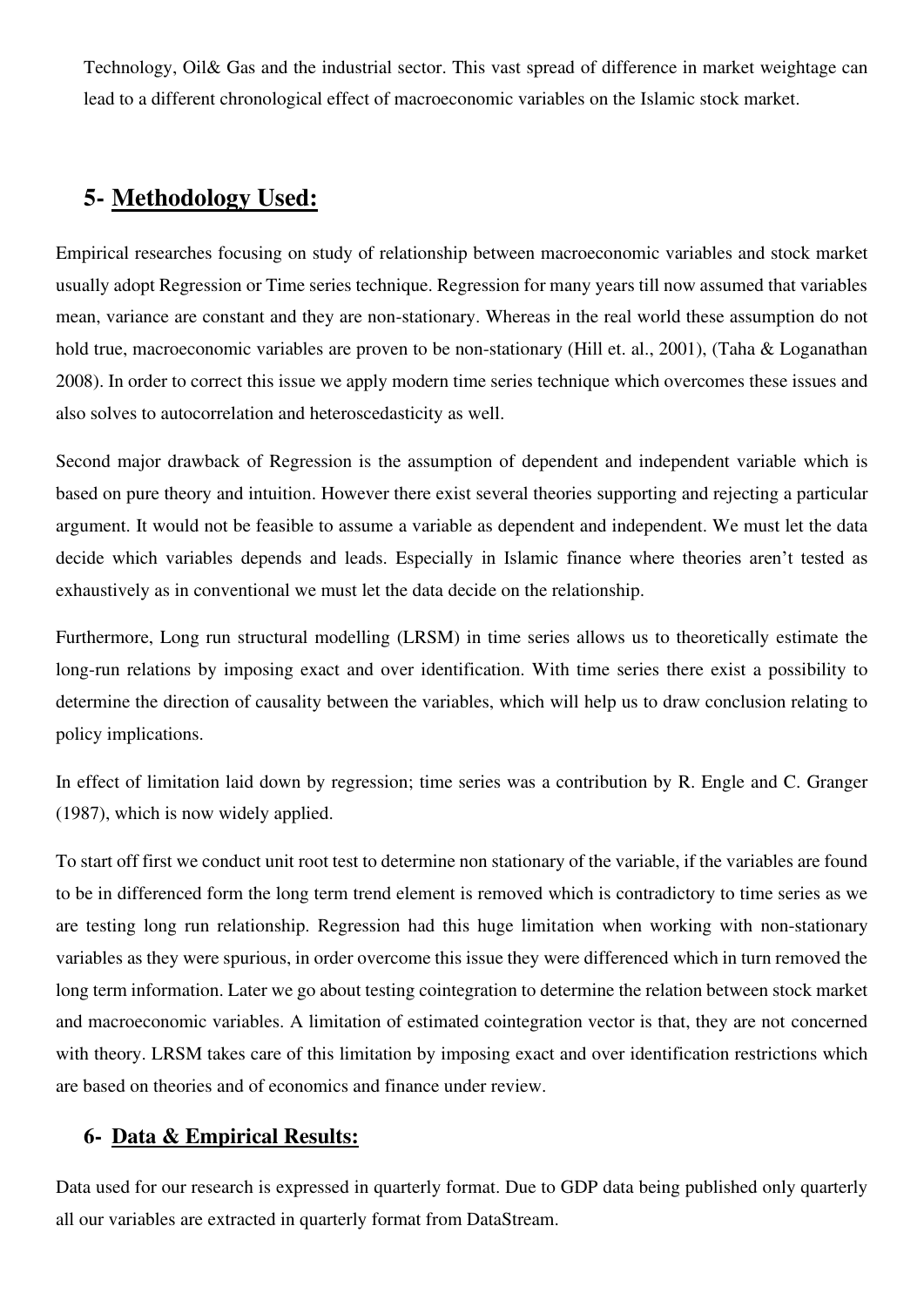Five variables were selected for our research namely: GDP, Interest rate (INTRATE), Exchange rate (EXCHRATE), Consumer price index (CPI), Dow Jones Islamic UK( DJIUK).All level form variables are transformed into LOG form expect for interest rate and CPI as they were originally expressed in percentage

| <b>LEVEL FORM</b> |                                                 |           |                |  |  |
|-------------------|-------------------------------------------------|-----------|----------------|--|--|
| Variable          | <b>Critical Value</b><br><b>Test Statistics</b> |           |                |  |  |
| <b>LDJIUK</b>     | $-2.3956$                                       | $-3.4849$ | Non-Stationary |  |  |
| LEXCRATE          | $-2.2697$                                       | $-3.4849$ | Non-Stationary |  |  |
| LCPI              | $-2.3877$                                       | $-3.4849$ | Non-Stationary |  |  |
| LINTRATE          | $-1.4949$                                       | $-2.9101$ | Non-Stationary |  |  |
| LGDP              | $-0.99445$                                      | $-3.4849$ | Non-Stationary |  |  |

form. Since the data for Dow jones is dated back to 1996 and is expressed in quarterly format, readers should bear in mind the short series of the sample

## **Unit Root Test**

It is important to determine the stationarity of the variable before we proceed towards cointegration test. In our study we use ADF and PP test. ADF take care of autocorrelation and PP in addition to autocorrelation takes care of heteroscedasticity. Table 1a summaries the outcome of ADF tests in level form and table 1b summaries PP for level form.

## **ADF-Table 1a**

#### **PP-Table 1b.**

| <b>LEVEL FORM</b> |                 |             |                |  |  |  |
|-------------------|-----------------|-------------|----------------|--|--|--|
| <b>Dependent</b>  | Regressor       | Implication |                |  |  |  |
| Variable          |                 |             |                |  |  |  |
| DLCPI             | $LCPI (-1)$     | 1.9144      | Non-Stationary |  |  |  |
| DLDJIUK           | $LDJIUK(-1)$    | 2.3600      | Stationary     |  |  |  |
| <b>DLGDP</b>      | $LGDP(-1)$      | 1.7456      | Non-Stationary |  |  |  |
| <b>DLEXCRATE</b>  | LEXCRATE $(-1)$ | 2.0158      | Non-Stationary |  |  |  |
| <b>DLINTRATE</b>  | LINTRATE $(-1)$ | .0089212    | Non-Stationary |  |  |  |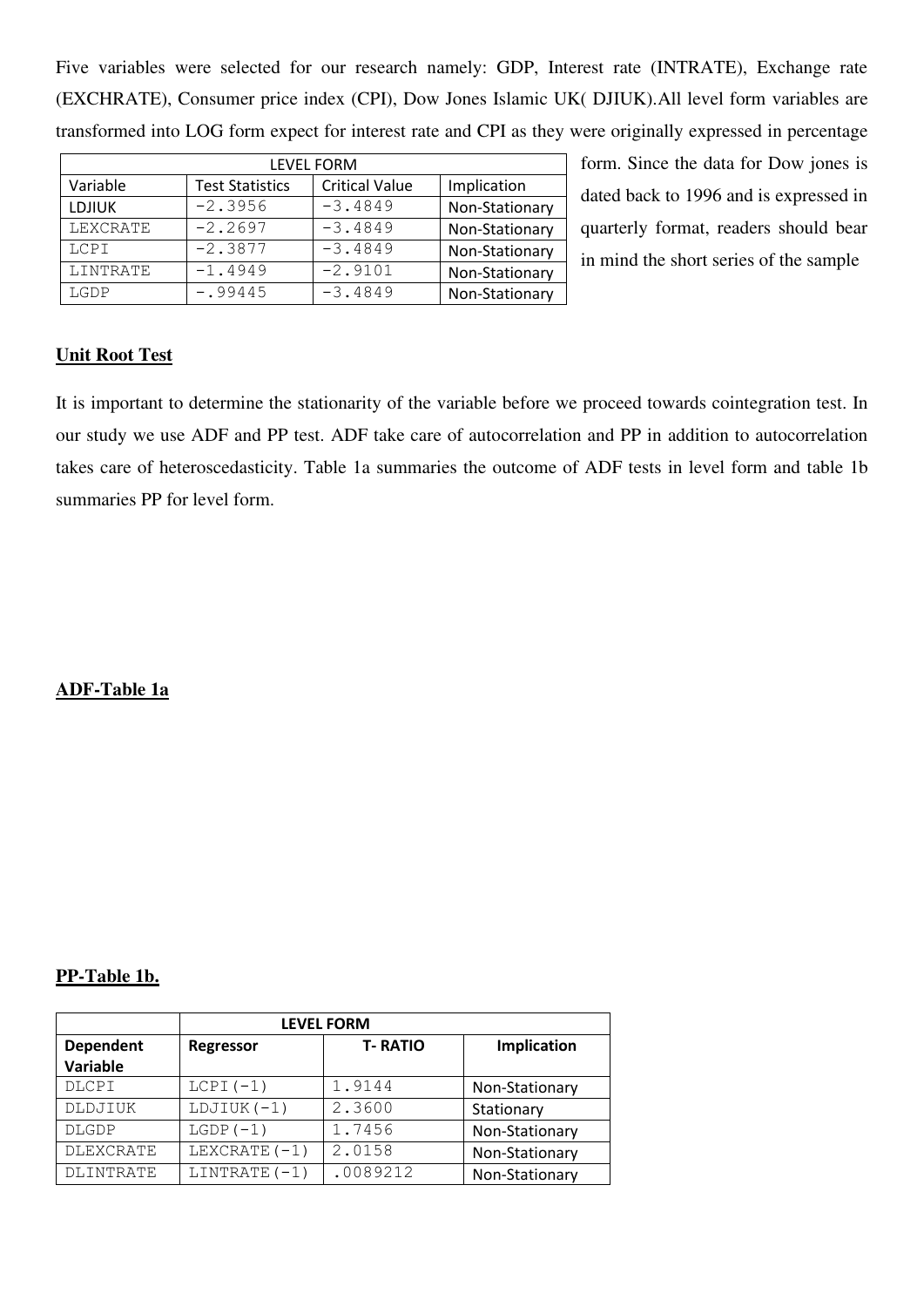The null hypothesis is that variable has a unit root. Level form ADF and PP cannot reject the null. Below we difference the variables, table 2a represents ADF in differenced form and table 2b represents PP in differenced form.

# **ADF-Table 2a**

| DIFFERENCED FORM |             |           |            |  |  |
|------------------|-------------|-----------|------------|--|--|
| Variable         | Implication |           |            |  |  |
| <b>DDJIUK</b>    | $-4.9313$   | $-2.9109$ | Stationary |  |  |
| DEXCRATE         | $-6.3188$   | $-2.9109$ | Stationary |  |  |
| DCPI             | $-6.7118$   | $-3.4862$ | Stationary |  |  |
| <b>DINTRATE</b>  | $-3.4730$   | $-2.9109$ | Stationary |  |  |
| <b>DGDP</b>      | $-3.0163$   | $-2.9109$ | Stationary |  |  |

# **PP-Table 2b**

| <b>Differenced FORM</b> |                |                |             |  |  |  |
|-------------------------|----------------|----------------|-------------|--|--|--|
| Dependent               | Regressor      | <b>T-RATIO</b> | Implication |  |  |  |
| Variable                |                |                |             |  |  |  |
| D2DCPI                  | $DLCPI(-1)$    | 7.4975         | Stationary  |  |  |  |
| D2DDJIUK                | DLDJIUK (-1)   | 7.3529         | Stationary  |  |  |  |
| D2DGDP                  | $DLGDP(-1)$    | 8.1688         | Stationary  |  |  |  |
| D2EXCRATE               | DLEXCRATE (-1) | 6.9035         | Stationary  |  |  |  |
| D2INTRATE               | DLINTRATE (-1) | 3.4582         | Stationary  |  |  |  |

After performing first difference, both ADF and PP tests reject the null hypothesis. Now that the data is stationary by applying ADF and PP in first difference we don't test further and proceed with the results.

**The lag length** of time series analysis is determined by selecting lag length given by Schwarz information criteria (SBC) and Akaike information Criteria (SBC). We write the variable in the log differenced form in order to conduct the test. Following are the results:

# **Table 3**

Test Statistics and Choice Criteria for Selecting the Order of the VAR Model \*\*\*\*\*\*\*\*\*\*\*\*\*\*\*\*\*\*\*\*\*\*\*\*\*\*\*\*\*\*\*\*\*\*\*\*\*\*\*\*\*\*\*\*\*\*\*\*\*\*\*\*\*\*\*\*\*\*\*\*\*\*\*\*\*\*\*\*\*\*\*\*\*\*\*\*\*\* Order LL AIC SBC LR test Adjusted LR test 3 467.6757 **387.6757** 302.5903 ------ ------ 2 435.0645 380.0645 321.5683 CHSQ( 25)= 65.2225[.000] 48.3909[.003] 1 394.1233 364.1233 332.2163 CHSQ( 50)= 147.1048[.000] 109.1423[.000] 0 355.9711 350.9711 **345.6533** CHSQ( 75)= 223.4091[.000] 165.7552[.000] \*\*\*\*\*\*\*\*\*\*\*\*\*\*\*\*\*\*\*\*\*\*\*\*\*\*\*\*\*\*\*\*\*\*\*\*\*\*\*\*\*\*\*\*\*\*\*\*\*\*\*\*\*\*\*\*\*\*\*\*\*\*\*\*\*\*\*\*\*\*\*\*\*\*\*\*\*\* AIC=Akaike Information Criterion SBC=Schwarz Bayesian Criterion

Based on the above results we find that optimum order of VAR to be 3 in case of AIC and 0 based on SBC. We proceed with VAR 3 based on AIC.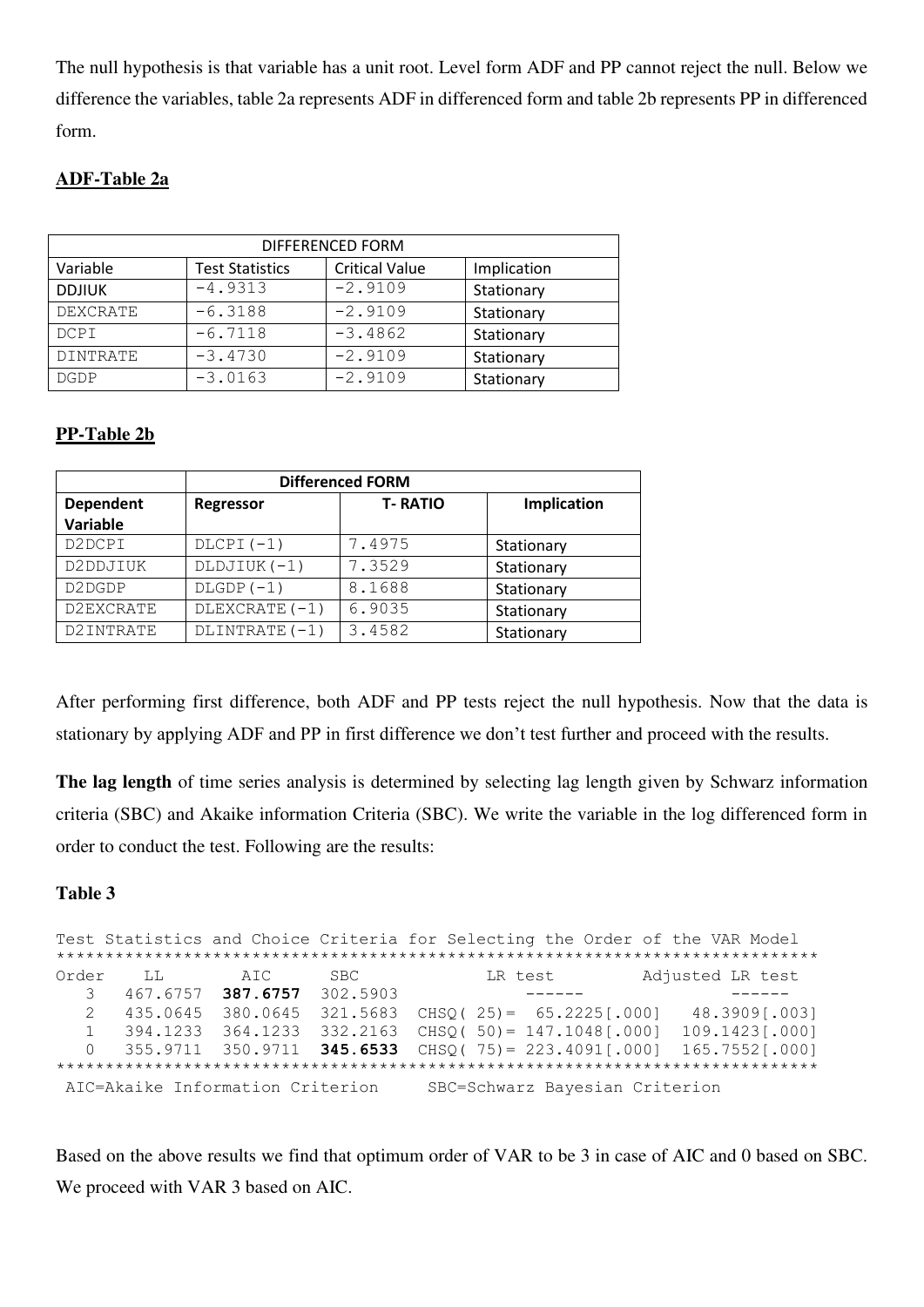#### **Cointegration test:**

To investigate the long run relation between stock market and macroeconomic variable we use Engle Granger, test, ARDL and Johansen test. The Engle-Granger test is able to test only for one cointegration. It displays only one residual which corresponds to the result that whether there exists cointegration or not. Whereas in Johansen test, it assigns coefficients to every variable and displays the set of variables which made the error term stationary. With Johansen test we can test more than one cointegration. Below is a tabular representation of Engle- Granger test.

#### **Table 4:**

| Engle and Granger Test                        |          |                    |                |           |  |
|-----------------------------------------------|----------|--------------------|----------------|-----------|--|
| Based on OLS regression of LDJIUK on:<br>CONS | LEXCRATE | LCPI               | LINTRATE       | LGDP      |  |
| Test Statistic<br>AIC Value)                  |          | $-1.9177$ (Highest | Critical Value | $-4.6517$ |  |

We perform regression on all non-stationary variables and test the error term for the regression. If the error term is found to be stationary all the variables are said to have been cointegrated. We run OLS and regress LDJIUK as our dependent variable and perform ADF test on the error term. As we look at the table above we find that the absolute critical value is 4.6517 which is higher than our test statistic. This proves that variables are not cointegrated.

## **Table 5: Johansen test**

|                 |                                |           | Johansen COINTEGRATION TEST: |                   |
|-----------------|--------------------------------|-----------|------------------------------|-------------------|
|                 | MAXIMUM EIGEN VALUE STATISITCS |           |                              |                   |
| Null            | Alternative                    | Statistic | 95% Critical Value           | 90%Critical Value |
| $r = 0$         | $r = 1$                        | 37.8684   | 37.8600                      | 35,0400           |
| $r \leq 1$      | $r = 2$                        | 27.5385   | 31.7900                      | 29.1300           |
| <b>TRACE</b>    | <b>STATISITCS</b>              |           |                              |                   |
|                 | Alternative                    | Statistic | 95% Critical Value           | 90%Critical Value |
|                 |                                |           |                              |                   |
| Null<br>$r = 0$ | $r \geq 1$                     | 94.2409   | 87.1700                      | 82,8800           |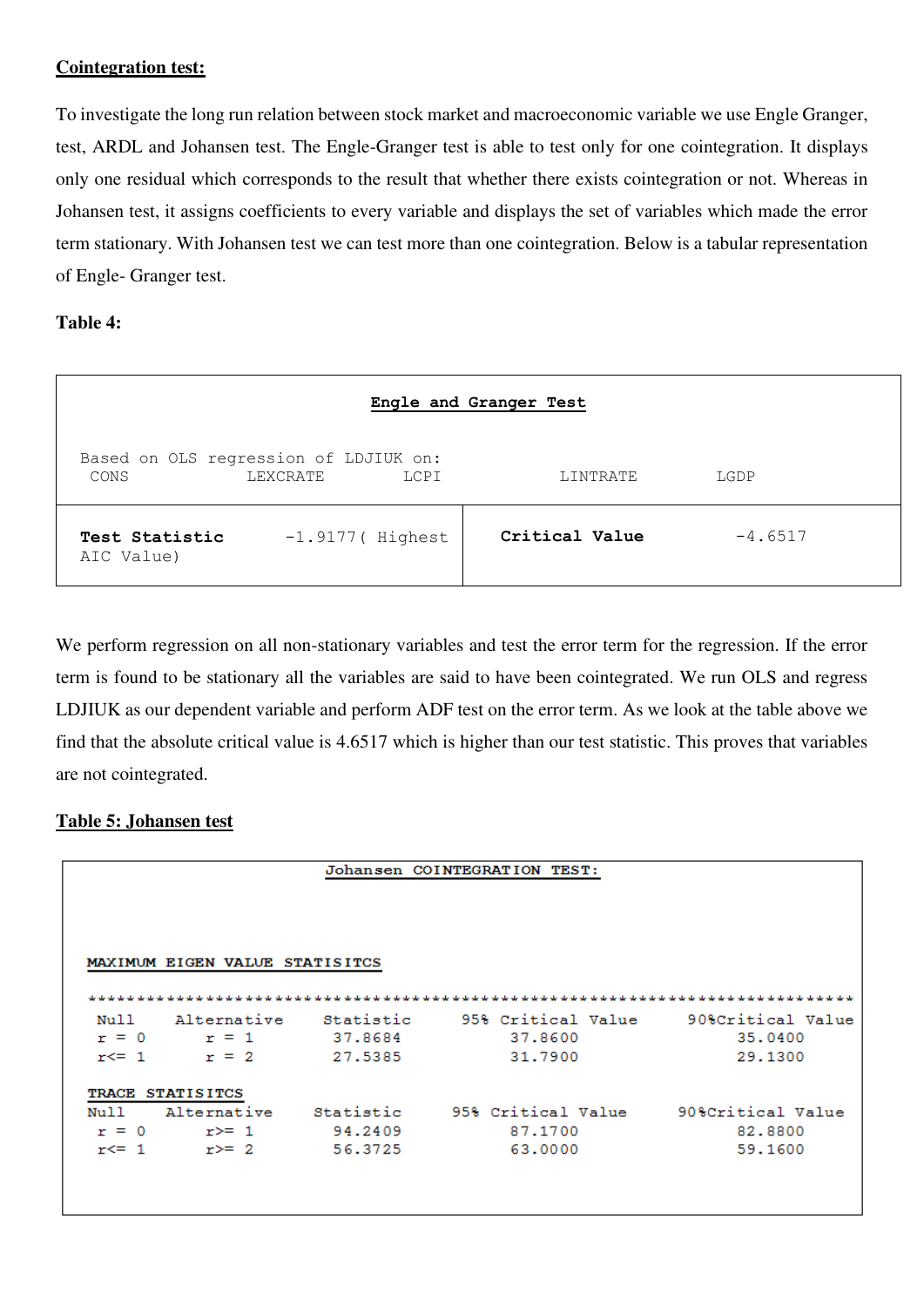For the above results the null is that "there is no cointegration". For Eigen value test statistics of 37.8684 is higher than 95% and 90% bound which allows rejecting the null. Further on r<=1 indicates that number of cointegration vectors are less than or equal to 1, and since our statistics of 27.5385 is lower than both 95 and 90% we accept that there is 1 cointegrating vector. For trace statistics also we accept that there is cointergration as we can reject the null of no cointegration at 90  $& 95\%$  bound. For the null  $\leq 1$ , test statistic is lower than 90 and 95% implying that there is one cointegrating vector. Finding cointegration suggests that there exists long run relationship between the variable and they are in equilibrium in the long run. Each variable contains information to predict other variables.

#### **Table 6- ARDL Approach:**

| Joint test of zero restrictions on the coefficients of additional variables:<br>Lagrange Multiplier Statistic<br>Likelihood Ratio Statistic<br>F Statistic |          | $CHSO(5) = 11.4948[.042]$<br>$CHSO(5) = 12.7366[.026]$<br>$F(5, 43) = 1.9969[.098]$ |                     |
|------------------------------------------------------------------------------------------------------------------------------------------------------------|----------|-------------------------------------------------------------------------------------|---------------------|
|                                                                                                                                                            |          |                                                                                     |                     |
|                                                                                                                                                            |          |                                                                                     |                     |
| $ecm = LDJIUK -52.9497*LEXCRATE +$<br>$LGDP + 271.5194*CONS$                                                                                               |          | $.56872*LCPI$ -7.3475*LINTRATE -23.8754*                                            |                     |
| R-Squared                                                                                                                                                  | .59299   | R-Bar-Squared                                                                       | .46027              |
| S.E. of Regression                                                                                                                                         | .078386  | $F-stat.$ $F(13, 48)$                                                               | $5.1553$ [ $.000$ ] |
| Mean of Dependent Variable                                                                                                                                 | .0099501 | S.D. of Dependent Variable                                                          | .10670              |
| Residual Sum of Squares                                                                                                                                    | .28264   | Equation Log-likelihood                                                             | 79.1383             |
| Akaike Info. Criterion                                                                                                                                     | 63.1383  | Schwarz Bayesian Criterion                                                          | 46.1212             |
| DW-statistic                                                                                                                                               | 2.0359   |                                                                                     |                     |
|                                                                                                                                                            |          |                                                                                     |                     |

Given F-Statistics of 5.1553 is higher than the F Critical (4.667) as calculated by Pesaran et al. 1996 .Using 95% confidence level based on an intercept and trend we reject the null of " no long term level relationship between the variables".

This result coincides with the Johansson cointegration test endorsing the robustness of cointegration.

#### **Long run structural modelling (LRSM)**

Having conducted the cointegration test we still not sure whether the cointegrating variables are in line with theoretical framework or not. We conduct this test by long run structural modelling (LRSM), this step answers the regression school of thought. LRSM tests whether the cointegration results are aligned with theory or not. LRSM also test the significance of variable by testing the coefficients of the variables. Regression school of thought says that we cannot rely only on mechanical numbers to judge whether there exist long term relationship between the variables or not. To overcome this hurdle time series now using LRSM as follows: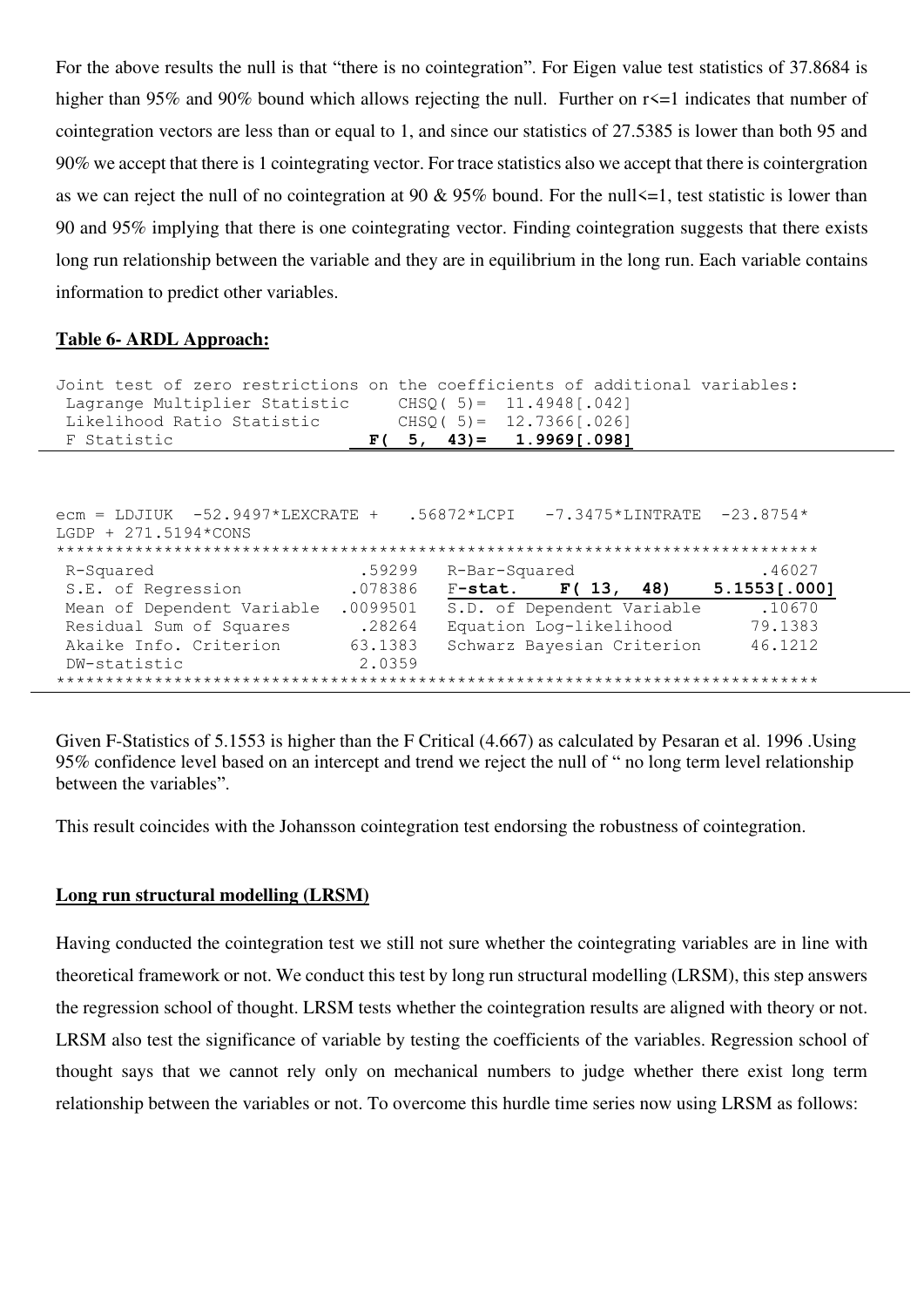|                              | PANEL-A (EXACT)                        | PANEL-B (OVER)               |                                          |
|------------------------------|----------------------------------------|------------------------------|------------------------------------------|
| LDJIUK                       | 1.0000<br>$\epsilon$<br>$*$ NONE $*$ ) | LDJIUK                       | 1.0000<br>$(\times$ NONE $^*)$           |
| LEXCRATE                     | $-1.2482$<br>(2.8618)                  | <b>LEXCRATE</b>              | $-.0000$<br>$*$ NONE $*$ )<br>$\sqrt{2}$ |
| LGDP                         | 20.1202<br>12.2639)                    | LGDP                         | 24.3513<br>(10.4030)                     |
| CPI                          | .62844<br>.33916)                      | <b>CPT</b>                   | .72667<br>( .32806)                      |
| INTRATE                      | $-.69543$<br>( .25014)                 | INTRATE                      | $-.72357$<br>( .28196)                   |
| Trend                        | $-.31516$<br>.16404)                   | Trend                        | $-.36667$<br>( .15147)                   |
| Log-Likelihood<br>Chi-Square | 333.4194<br>NONE                       | Log-Likelihood<br>Chi-Square | 333.3399<br>.15906[.690]                 |

Table 7: **Exact and Over Identification Restriction On The Cointegrating Vectors**

Since the focus of the study is test macroeconomic variable interaction with the stock market, in (Panel-A) we impose exact identification restriction of unity one on DJIUK. All variables except for exchange rate are found to be significant. We impose over identification restriction (Panel B) on exchange rate to see whether it is significant or not. According to the result we accept the null that the variable exchange is insignificant and proceed with Panel A. Since previous studies have already established that exchange rate is a core variable we will still include it in our research. Also due to the nature of Dow jones Islamic finance market sector weightage exchange rate plays a significant role. Ajayi and Mougoue (1996) researched relationship between stock prices and exchange rates of eight advanced economies among which UK was also present. They found that there exist significant relationship between stock market and exchange rate.

#### **Vector Error Correction Model**

Above test's deal with the study of theoretical long run relationship between the variables. But which variable is leading and lagging is not yet clear. Unlike regression we don't assume the lead and lagged variable instead we test it using VECM. In VECM the error correction term is derived from a linear of non-stationary variables that makes the error term to be stationary and cointegrated.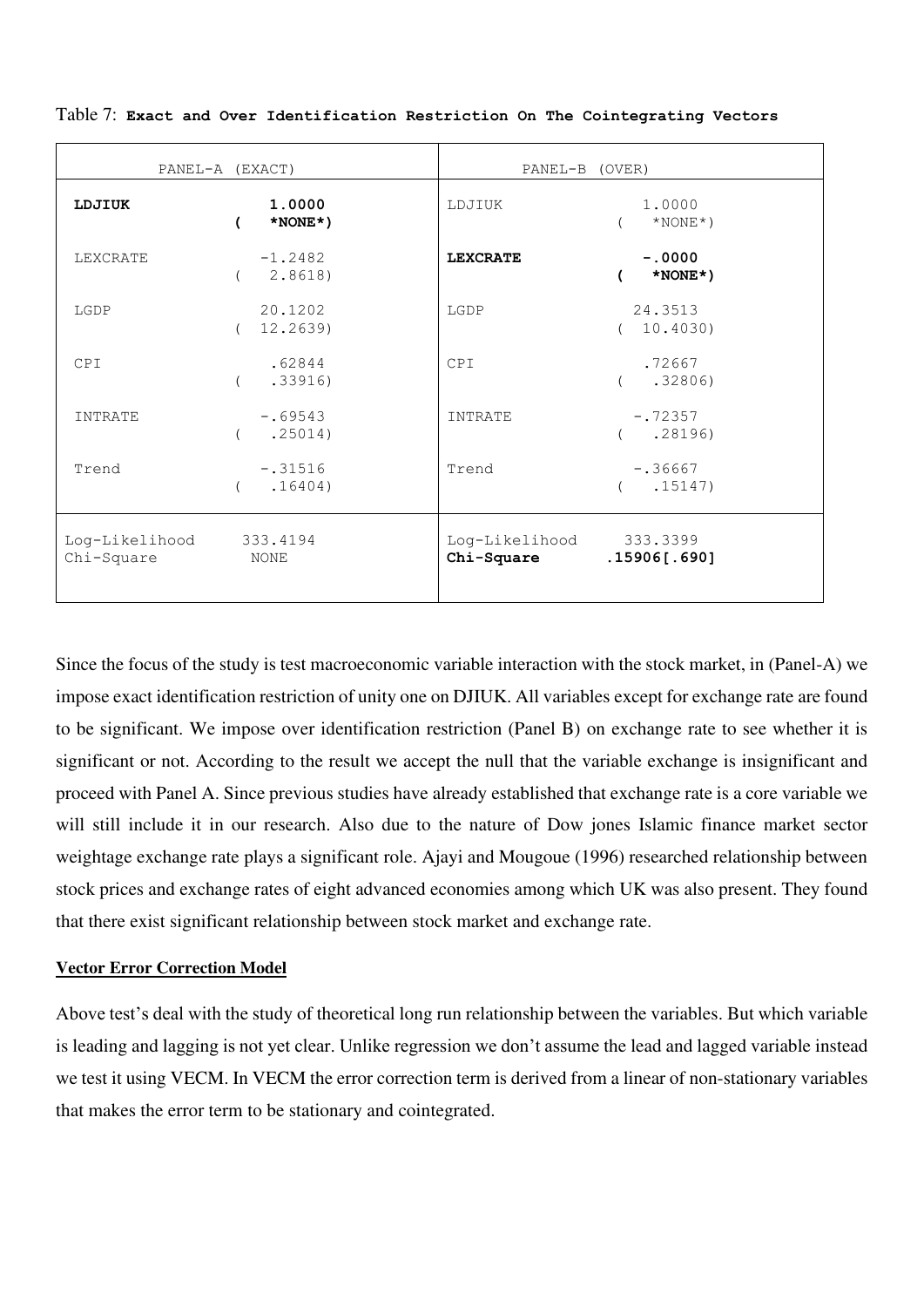# **Table 8**

| Dependent    | <b>DJIUK</b>    | <b>EXCH RATE</b> | GDP                      | <b>INT RATE</b> | <b>CPI</b>      |
|--------------|-----------------|------------------|--------------------------|-----------------|-----------------|
| Variable     |                 |                  |                          |                 |                 |
| dLDJIUK1     | 1.1523[.255]    | $.54910$ [.585]  | $.20755$ [.836]          | 1.1396[.260]    | .026469[.979]   |
|              |                 |                  |                          |                 |                 |
| dLEXCRATE1   | $.77111$ [.444] | $.56662$ [.573]  | $.91805$ [.363]          | $.24087$ [.811] | 2.2684 [.028]   |
| dLGDP1       | $.40384$ [.688] | $.036758$ [.971] | .96730[.338]             | 3.6402[.001]    | 1.1991 [.236]   |
| dINTRATE1    | 2.4791[.017]    | 4.2356[.000]     | 2.1016[.041]             | 5.2629[.000]    | 1.5643[.124]    |
| dCPI1        | 1.1260[.265]    | $1.3601$ [.180]  | $.077031$ [.939]         | 1.4633[.150]    | $2.8502$ [.006] |
| $ecm1(-1)$   | $.32618$ [.746] | 1.0029[.321]     | .56713[.573]             | 4.5589[.000]    | 2.3949[.020]    |
| Implication  | Exogenous       | Exogenous        | Exogenous                | Endogenous      | Endogenous      |
|              |                 |                  | <b>DIAGNOSTIC TEST'S</b> |                 |                 |
| CHI-SQ SC-1  | 3.1235[.537]    | $1.4627$ [.833]  | 28.3472[.000]            | 8.5940 [.072]   | 14.3379[.006]   |
| CHI-SQ FF-1  | $.91325$ [.339] | 8.2948[.004]     | 18.9392[.000]            | 18.7491[.000]   | $.61502$ [.433] |
| CHI-SQ N-1   | 2.8780[.237]    | $3.9192$ [.141]  | 1.0342[.596]             | 8.5187[.014]    | $.90155$ [.637] |
| CHI-SQ HET-1 | $.46862$ [.494] | 13.5988[.000]    | 1.2065[.272]             | 25.3702[.000]   | $.26877$ [.604] |

Above results signify that DJIUK, EXCHRATE , GDP are exogenous followed by Int rate and CPI being endogenous. Usually interest in most of the studies is found to be among the exogenous. One limitation of VECM is that, it does not tell us which variable is more exogenous and endogenous. Looking at the above results it would be difficult for the policy makers to come up any implications.

The diagnostic test for serial correlation, functional form, normality and heteroscedasticity are normal in most expect for few. Due to time constraint corrective measures are not taken into consideration

## **Variance Decomposition (VDC)**

We further move on Variance Decomposition (VDC) to determine the exogeneity among the variables. Variance decomposition is an error forecast of a particular variable in the VAR at different horizon. It fractures down the variables error forecast into proportions attributable to shocks of each variable in the system including its own. The variables which is explained most by its own past is regarded as the most exogenous variable and variable which least explains its own past is classified as the last in order of endogeneity. For our research we use Orthogonalized and generalised approach. In Orthogonalized approach when a variable is shocked all other variables are held constant, also Orthogonalized VDC are dependent on the ordering in the VDC. Whereas in generalised VDC the result is independent of the ordering in the VAR. In generalised VDC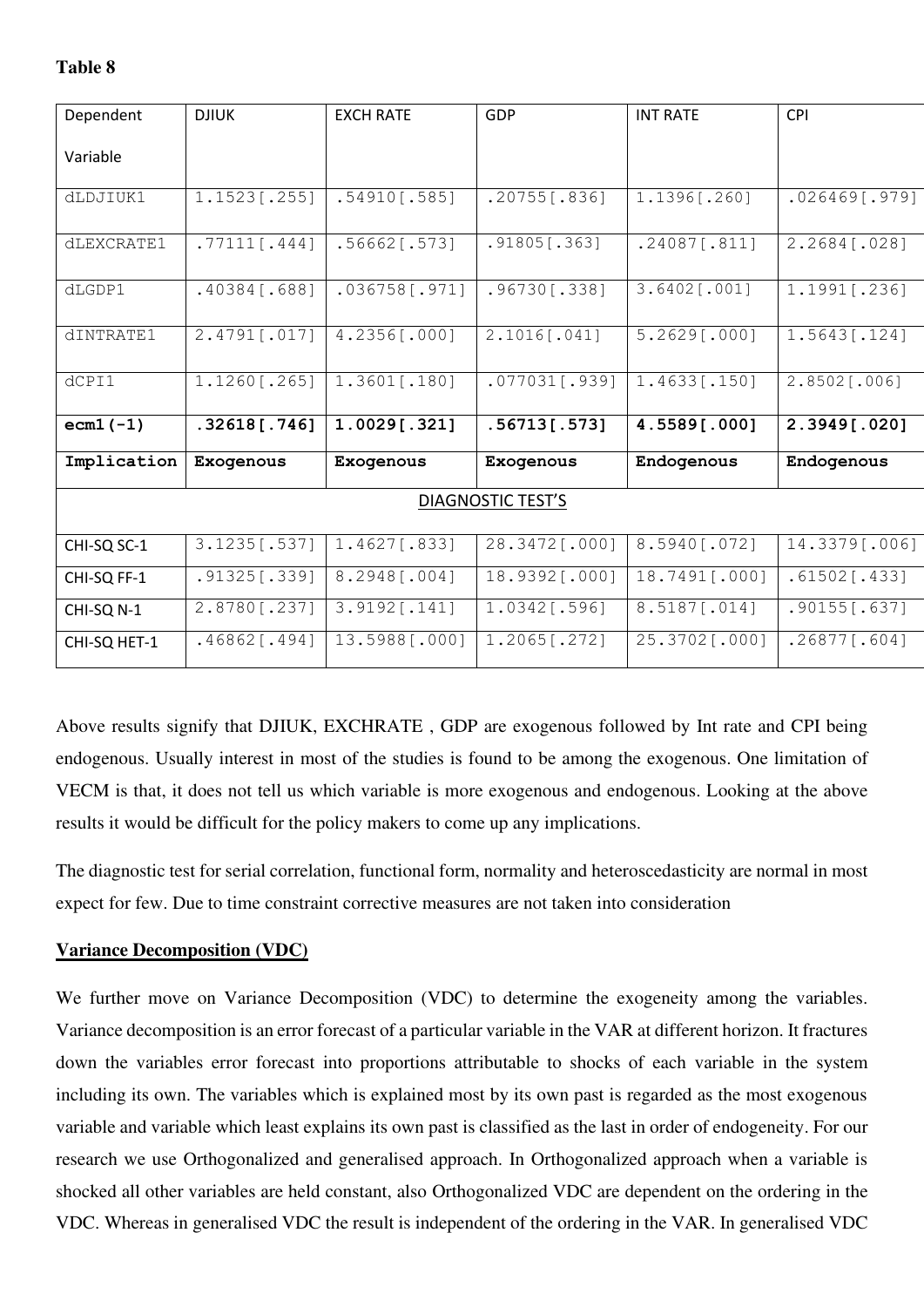when a variable is shocked all other variables are allowed to freely move and there is no constant holding which represents more realistic situation. In table 8a depicts Orthogonalized approach and table 8b shows generalised approach. Results in 10 and 20 years horizon are studied.

| <b>Forecast Period-10</b> |              |                |        |                |            |
|---------------------------|--------------|----------------|--------|----------------|------------|
| <b>VARIABLES</b>          | <b>DJIUK</b> | <b>EXCRATE</b> | GDP    | <b>INTRATE</b> | <b>CPI</b> |
| <b>DJIUK</b>              | 72.812       | 0.55044        | 15.021 | 4.8279         | 6.788      |
| <b>EXCRATE</b>            | 6.551        | 66.156         | 20.706 | 4.248          | 2.339      |
| GDP                       | 4.1758       | 3.4927         | 88.911 | 1.4962         | 1.9244     |
| <b>INTRATE</b>            | 19.835       | 10.013         | 50.164 | 14.013         | 5.9741     |
| <b>CPI</b>                | 3.4838       | 15.06          | 2.8398 | 22.991         | 55.625     |

**Table 8a**. **Orthogonalized Forecast Error Variance Decomposition**

| <b>Forecast Period-20</b> |              |                |            |                |            |
|---------------------------|--------------|----------------|------------|----------------|------------|
| <b>VARIABLES</b>          | <b>DJIUK</b> | <b>EXCRATE</b> | <b>GDP</b> | <b>INTRATE</b> | <b>CPI</b> |
| <b>DJIUK</b>              | 73.912       | 0.33851        | 14.695     | 4.8171         | 6.2374     |
| <b>EXCRATE</b>            | 6.1957       | 68.422         | 20.529     | 3.4596         | 1.3935     |
| GDP                       | 4.0884       | 3.2581         | 90.347     | 0.84419        | 1.4627     |
| <b>INTRATE</b>            | 20.74        | 10.603         | 52.166     | 10.513         | 5.9783     |
| <b>CPI</b>                | 3.8717       | 15.089         | 2.5778     | 25.456         | 53.005     |

Results from the above test shows that both 10 and 20 period horizon following variables are ranked according the degree of explanation from their own past:

1) GDP 2) DJIUK 3) EXCRATE 4) CPI 5) INTRATE

Before drawing any conclusion from the results we also analyse the results obtained by Generalised VDC forecast in **table b** as follows.

# Table 8b.: **Generalized Forecast Error Variance Decomposition**

| <b>Forecast Period-10</b> |              |                |        |                |            |
|---------------------------|--------------|----------------|--------|----------------|------------|
| <b>VARIABLES</b>          | <b>DJIUK</b> | <b>EXCRATE</b> | GDP    | <b>INTRATE</b> | <b>CPI</b> |
| <b>DJIUK</b>              | 68.27        | 4.06           | 16.65  | 1.53           | 9.5        |
| <b>EXCRATE</b>            | 5.652        | 62.095         | 22.355 | 8.058          | 1.84       |
| GDP                       | 3.809        | 4.521          | 83.729 | 6.599          | 1.342      |
| <b>INTRATE</b>            | 14.699       | 12.134         | 41.05  | 23.62          | 8.5        |
| <b>CPI</b>                | 2.609        | 12.772         | 1.51   | 23.666         | 59.443     |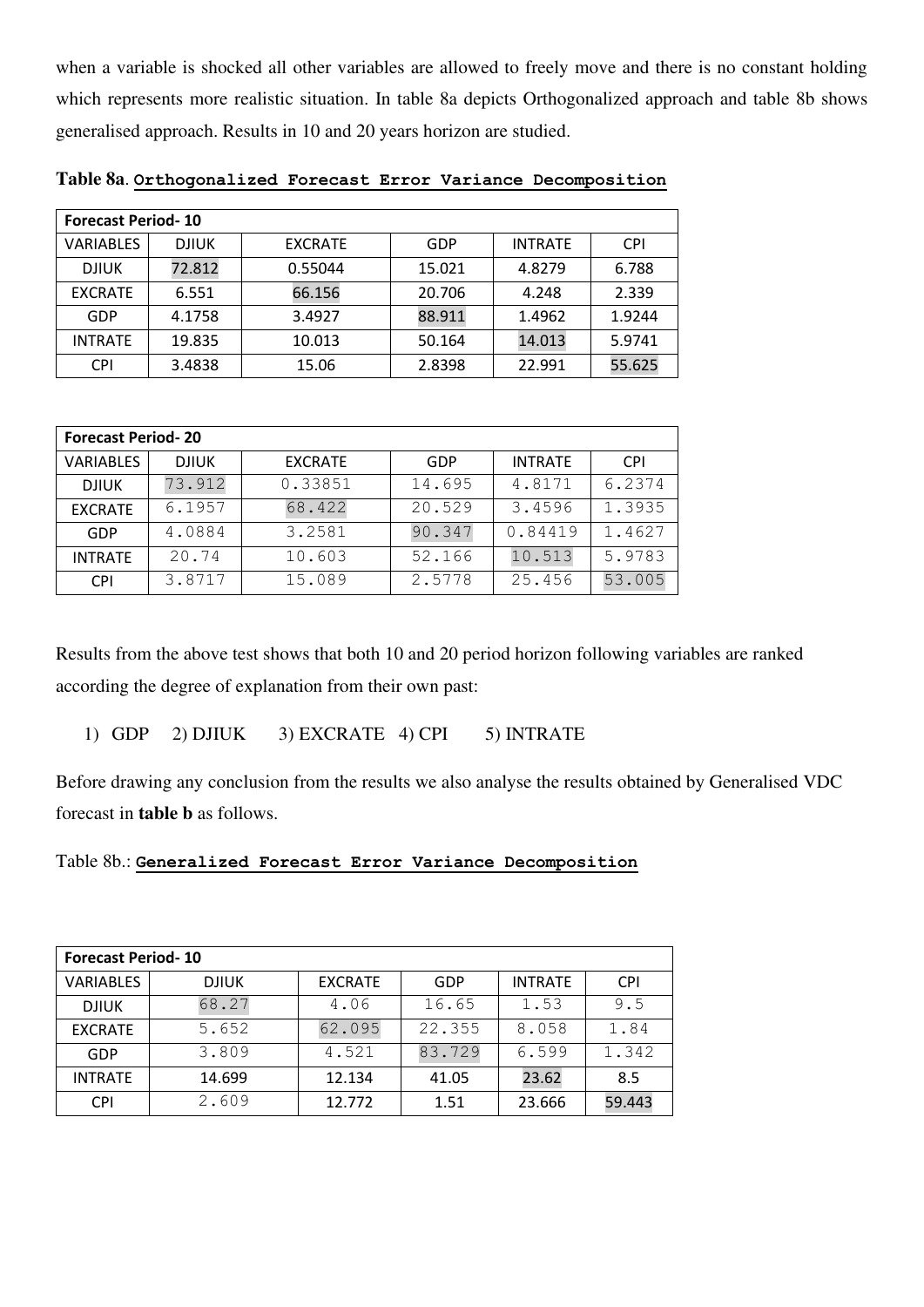| <b>Forecast Period-20</b> |              |                |        |                |            |
|---------------------------|--------------|----------------|--------|----------------|------------|
| <b>VARIABLES</b>          | <b>DJIUK</b> | <b>EXCRATE</b> | GDP    | <b>INTRATE</b> | <b>CPI</b> |
| <b>DJIUK</b>              | 69.601       | 3.569          | 16.555 | 1.015          | 9.26       |
| <b>EXCRATE</b>            | 5.376        | 64.447         | 22.611 | 6.45           | 1.116      |
| GDP                       | 3.725        | 4.338          | 85.26  | 5.697          | 0.98       |
| <b>INTRATE</b>            | 15.18        | 12.801         | 42.321 | 21.257         | 8.441      |
| <b>CPI</b>                | 2.828        | 12.775         | 1.257  | 25.47          | 57.67      |

#### *\*) Result obtained were converted to unity and multiplied by 100 taking arithmetic means.*

Results from the above test shows that both 10 and 20 period horizon following variables are ranked according the degree of explanation from their own past and are when compared to Orthogonalized.

# 2) GDP 2) DJIUK 3) EXCRATE 4) CPI 5) INTRATE

Results tend to show that GDP is the most exogenous of all and Interest rate is the most endogenous.

GDP is one of the most important macroeconomic indicators a nations health. Investors view GDP very carefully in order to gauge where the economy is moving. It represents the total value of goods and services produced in the nation. Equity markets respond to GDP more spontaneously then the bond market. Stock market investors and portfolio managers use GDP reports to look at the corporate profits level and predict the future performance. High economic growth generates reflects higher stock prices which are induced by rising corporate profits. If the GDP contracts, consumers are reluctant to spend more and reduce their sending which will negatively affect the company's performance.

As explained earlier Islamic stock weightage in the Dow Jones Islamic market is more inclined towards manufacturing, health, IT and real estate, financial forms a very small portion. Decline is GDP in this case will directly affect the stock market.

*Interest rate results may look counterintuitive in this study, by ranking last in the league table. Stocks of companies listed in the Islamic stock market have a very different characteristic as opposed to conventional. Below we further analyse the reason by interest rate endogeneity.* 

#### **Capital structure induced effect of interest rate in conventional vs Islamic stock markets**:

In conventional system corporates take on debt into their capital structure to seek tax advantage, a balance between debt and equity is struck to optimise profits by seeking maximum tax advantage. This is because interest is deducted before the taxable profits are arrived, so by establishing an optimum debt to equity ratio companies minus their interest before arriving at the taxable profits in order to reap maximum benefits. This theory was proposed by Modigliani and Miller in the year 1963.

Important point to note is that when companies take on more debt their bankruptcy and distress cost increases, thereby reducing this tax advantage. If we link this to stock market and crisis, we can say that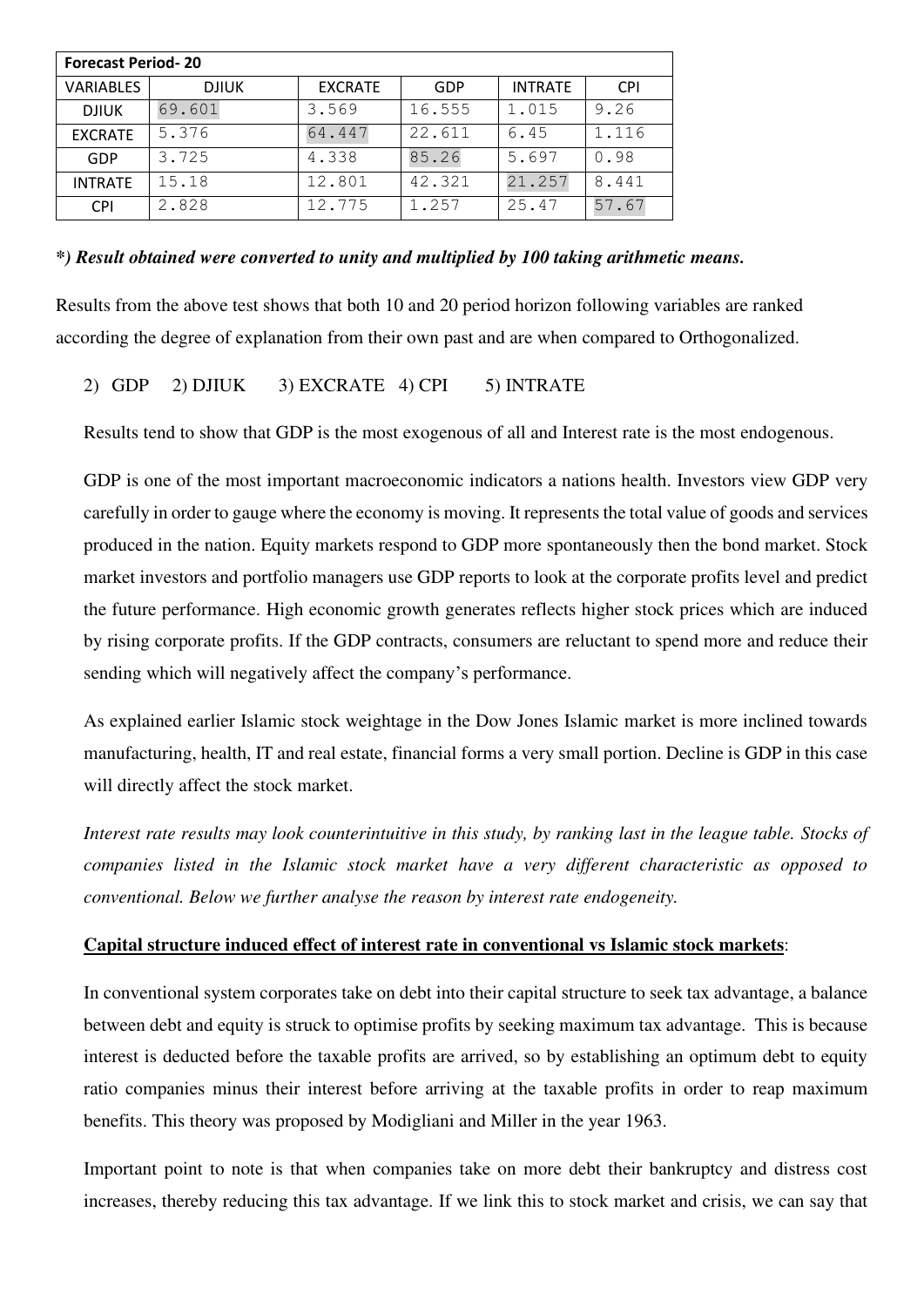as the markets starts to fall the firms which carry more debt and having variable accounts payable interest rate could have a dampening effect.

Islamic stock market corporate capital structures are based on profit and loss sharing and are purely equity in nature. Interest does not play a role in the capital structure of the firm, however if the firm has financing from Islamic banks which are based on variable rate than there might be some effect as Islamic rates are benchmarked to interest rates. Despite the financing cost; the capital structure itself will remain somewhat stable as compared to conventional counterparts.

A very important additional point to note is that data available to us from Bloomberg (2010) shows that much of Islamic stocks in the Dow jones comprises of IT and pharmaceutical. And these very sectors aren't much affected by the interest rates and more by the exchange rates.

\*) Above reasoning are strictly based on our intuition and do not relate to any research.

#### **Impulse Response Function (IRF):**

Information presented in the VDC can be presented in a graphical form as well by applying impulse response function. IRF depicts the dynamic response route of a variable on other variables.

Chart 1a below shows the impulse response of GDP based on Orthogonalized approach and Chart 1b depicts the shock relating to GDP based on generalised approach.

#### **Chart1a:**

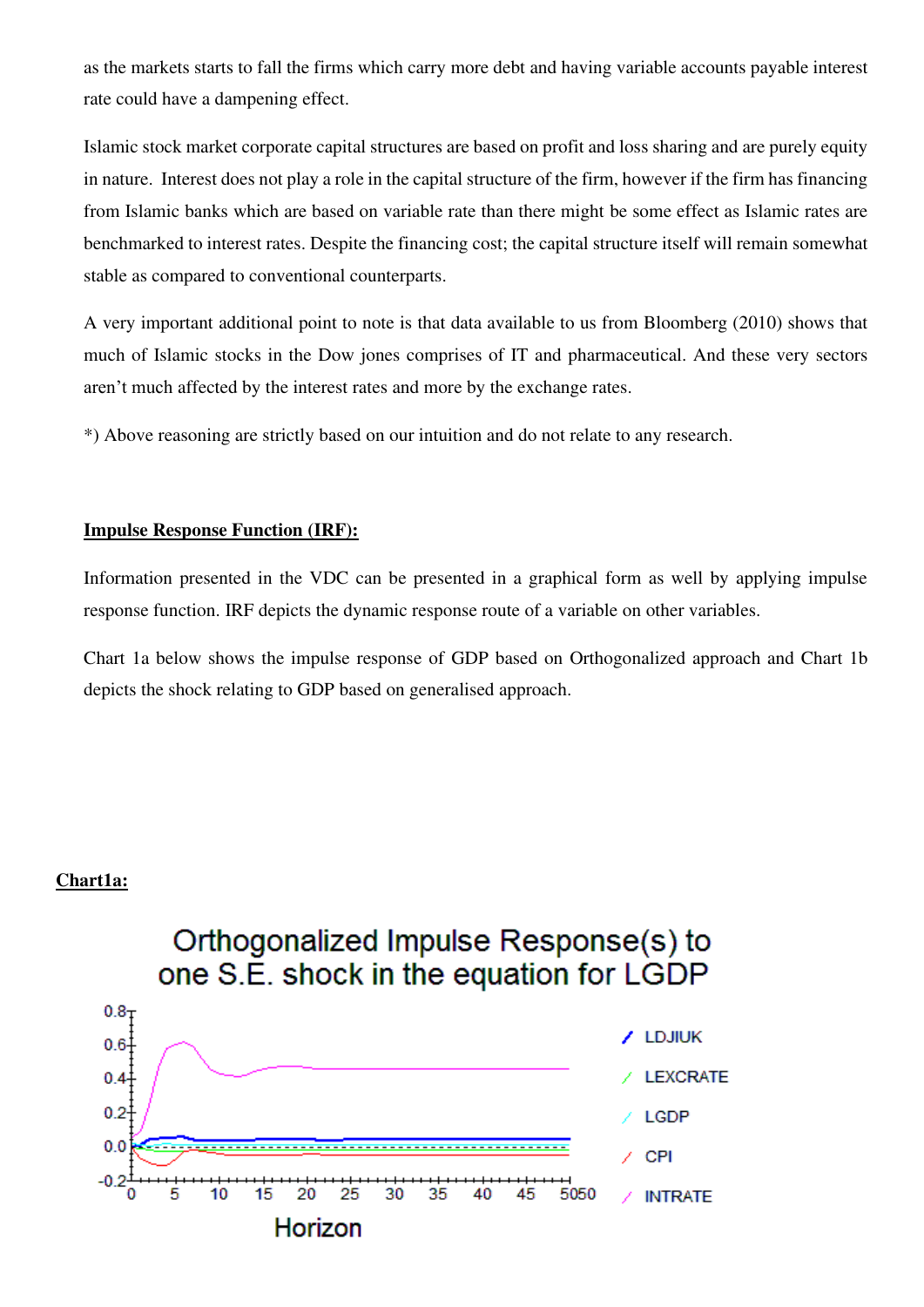

Both Orthogonalized and generalized results are in line with the VDC results. GDP being our most exogenous is shocked and since interest rate variable is the most endogenous, it is deviates more than other variables.

Chart 2a and 2b below will show the effect on variables when interest rate is shocked:







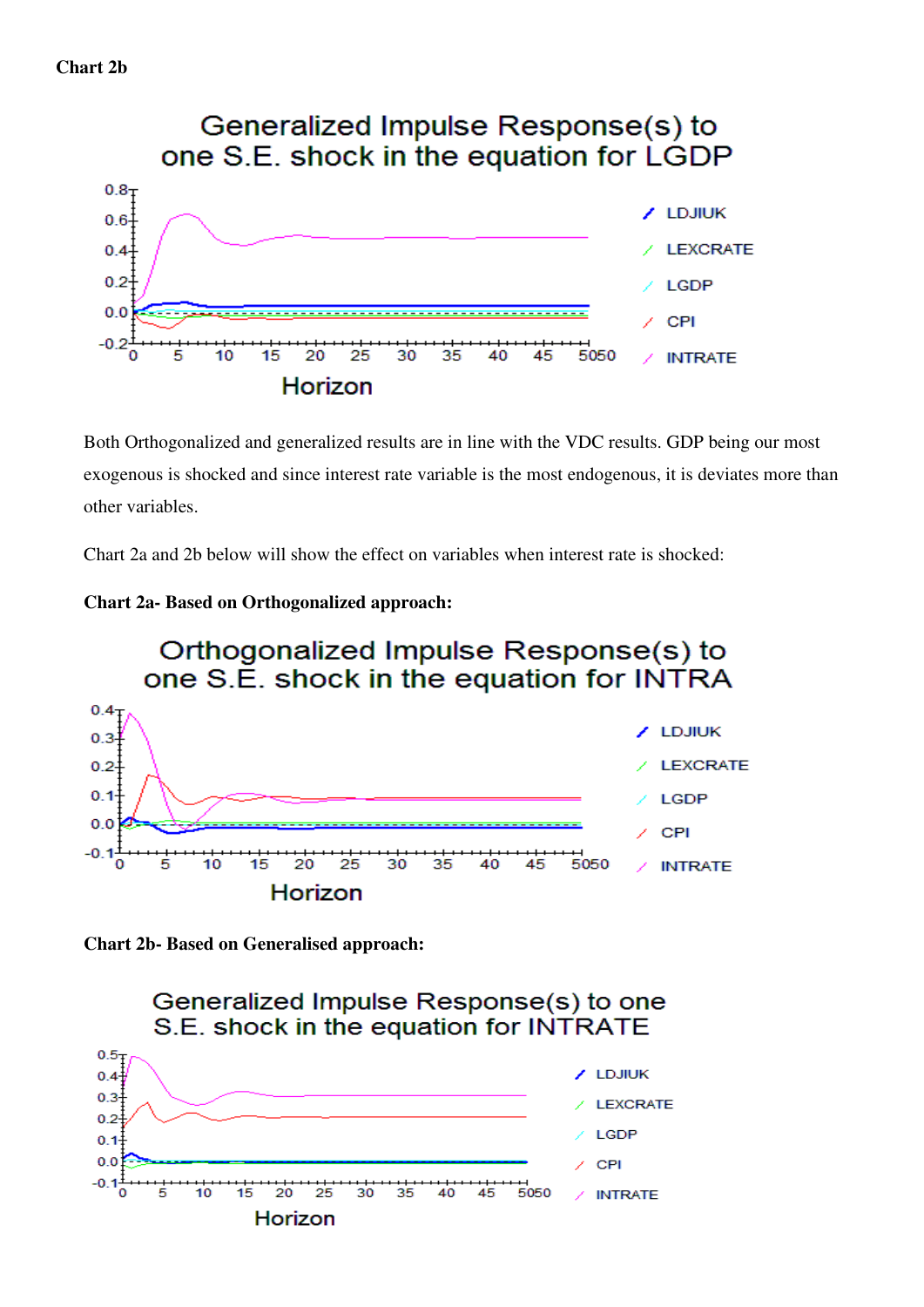When our most endogenous variables interest rate is shocked, we can gauge the effect on other variables. GDP being our most exogenous variable is least effected by the shocks and above achieved results are perfectly in line with the VDC results

#### **Persistence Profile:**

In persistence profile we shock the complete cointegrating relationship of the variables and anticipate the time horizon required by the variables to get back to normal. Persistence profile reflects the system wide shock to the variable on the long run relationship; on the other hand IRF signifies the variable specific shocks on the variables. The shocks resulting are from the external factors to the cointegrating relation.





When external shock is imposed on the variables they temporarily deviate away from the equilibrium, reflecting that each variable will move differently in the short-run and are also not cointegrated temporarily. However all the variables will require 10 periods to revert back to cointegrating state and achieve long-run equilibrium.

#### **CUSUM AND CUSUM Square test:**

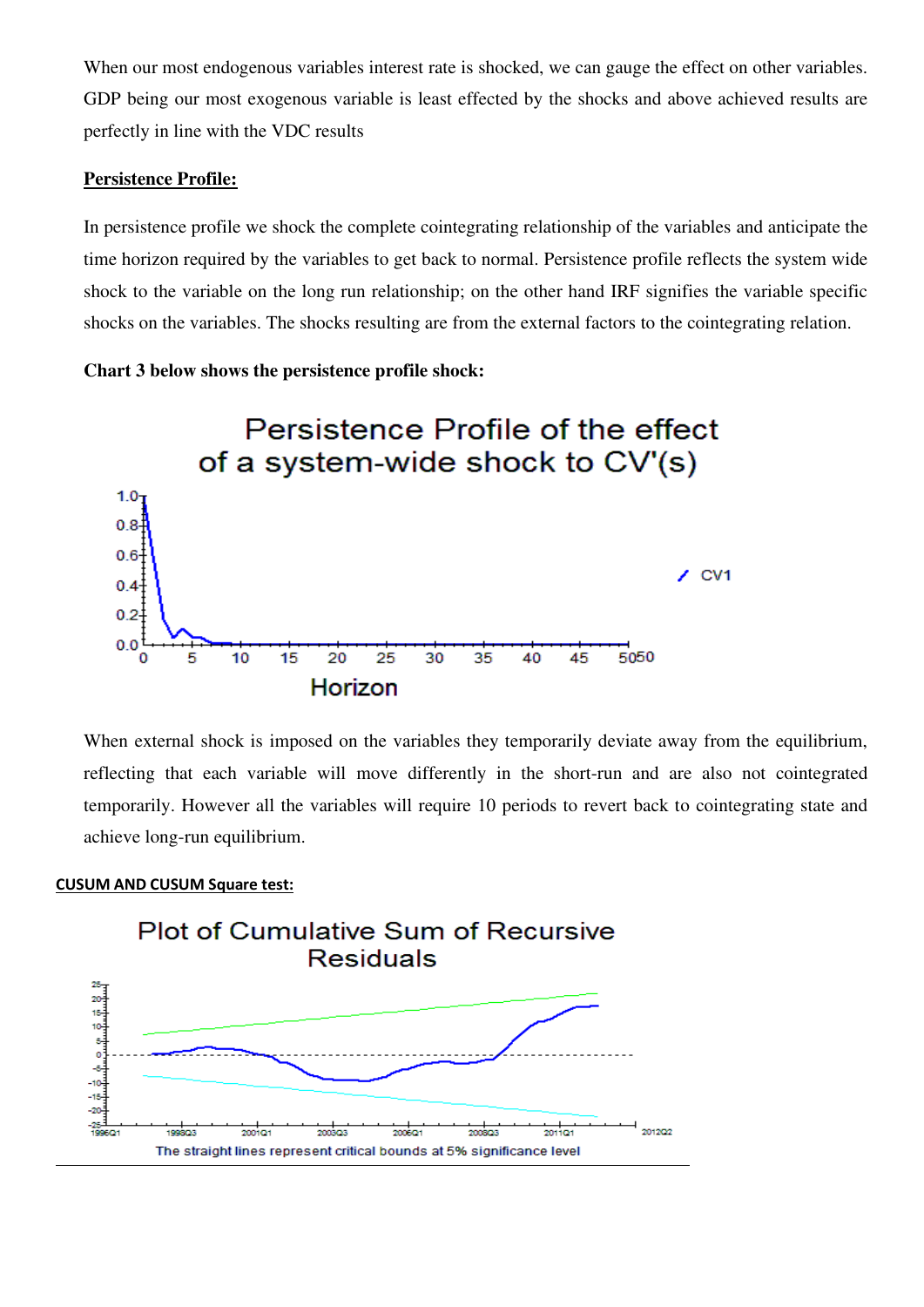

CUSUM tests shows where the structural change has occurred (when the sum of recursive residuals goes outside a critical bound). From the above result we can see that in Cusum of Squares Recursive Residual there is a structural break starting from mind 2006. This implies that we must break the series and conduct the test separately, but due to constraint we continue with the results.

# **7- Conclusions**

This study examines the interaction of UK stock markets with selected macroeconomic variables. The time series data employed in this research comprises of quarterly observation of Down Jones Islamic Market UK, nominal gross domestic product (GDP), Exchange rate (Exch rate), Interest Rate (Int rate) and Inflation rate (CPI).

In order to ensure non-stationarity of the variables, we applied ADF and PP test followed by 3 lag length of time series selected based on AIC. In order to ensure the robustness of long-run relationship we carefully employed Johansen test, ARDL test. We found our variables to be cointegrated using Johansen and ARDL. After establishing the long run, we test results through LRSM to ensure its alignment with the theory. All our variables excepting the exchange were found to be significant, to confirm we ran over identification test imposing restriction on exchange in which our chi-square was accepted. Despite the result we included the variable as it was significant based on the sector component weightage of the stock index which was mostly affected by exchange rate. In order to determine variables dependent and independent variable we move to VECM and find that GDP, DJIUK, Exchange rate are relatively independent (exogenous) followed by Interest rate and CPI which turn out to be relatively dependent (Endogenous). For the purpose of policy implications, we further move ahead to VDC and IRF (Generalized and Orthogonalized) which displayed consistent results that GDP is strongest leading variables and interest is the weakest variable. Reasoning behind interest rate to be the weakest is explained using Modigliani and miller capital structure approach. Finally we shocked the complete cointegrating relationship and found that, 10 periods are required for the variables to regain equilibrium and revert back to cointegrating relation.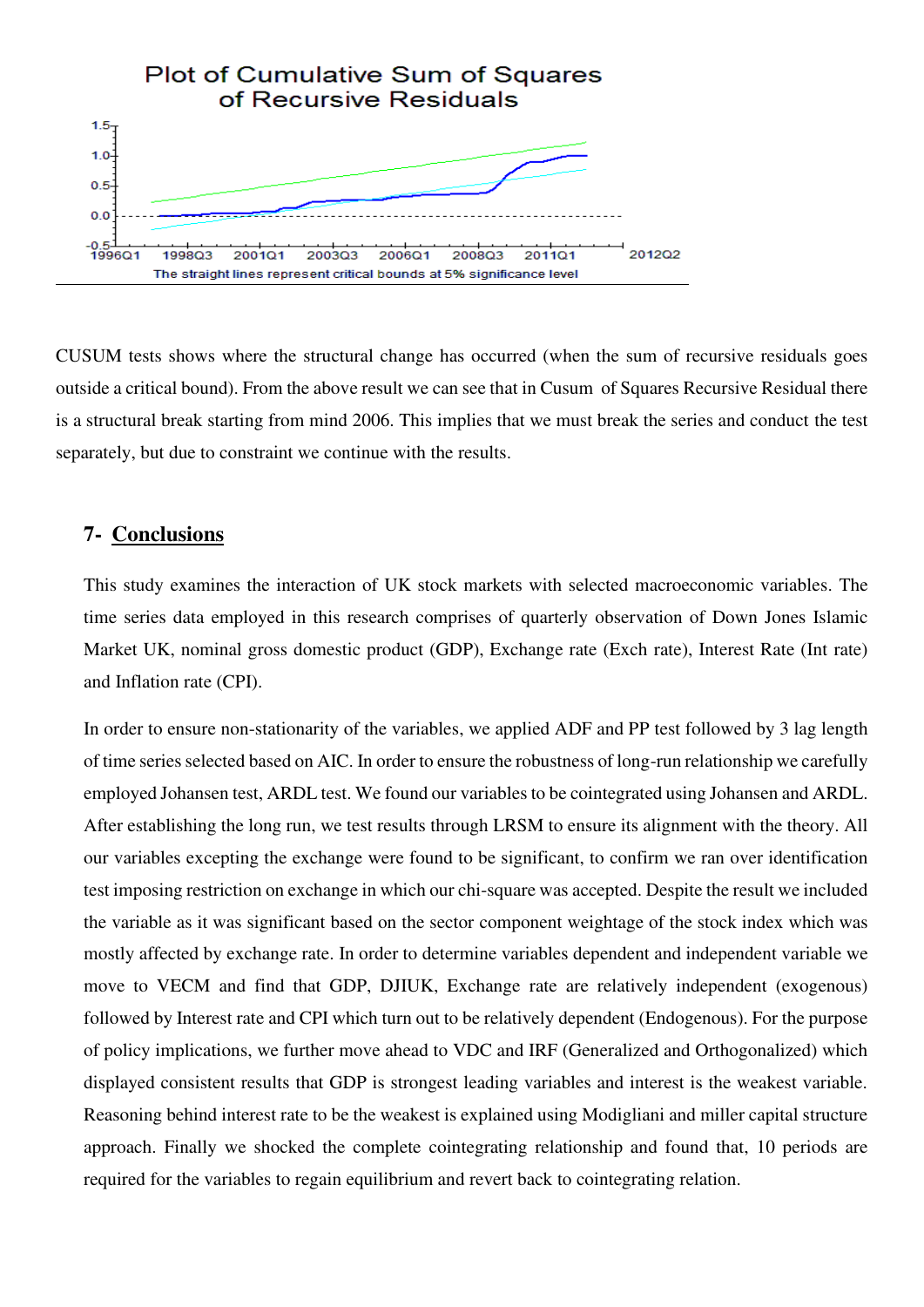# **8- Policy implications:**

Findings of our research are partially in line with the established theories in the conventional framework. This is due to the fact that Islamic stock markets have a different set of characteristics which is explained by the sector weightage and the capital structure of the Islamic companies. GDP is found to be the strongest variable affecting other variables followed by interest rate to be the weakest. GDP is a broad measure of economic activity and signals the economy's health which directly affects the profit of the firm. Policy makers should constantly try to adjust their policies in order to maintain a stable GDP growth, or else it would hurt the corporate profits leading to a fall in stock prices. It's very important to note that equity markets are more susceptible to movements of GDP than the conventional bond markets. And since the Islamic stocks are based on equity relationship it is obvious that GDP will affect the Islamic market more than conventional market. Interest rates are found to be the weakest variable most probably due to capital structure component of Islamic stocks and components of Dow Jones Islamic. Given this fact it shouldn't be neglected by the policy makes as interest could have an indirect effect on the Islamic stock market since they work in an interest driven economic framework. Above results concluded are based on United Kingdom stock market and economic parameters, results from these research can be applied to economies possessing similar functional framework.